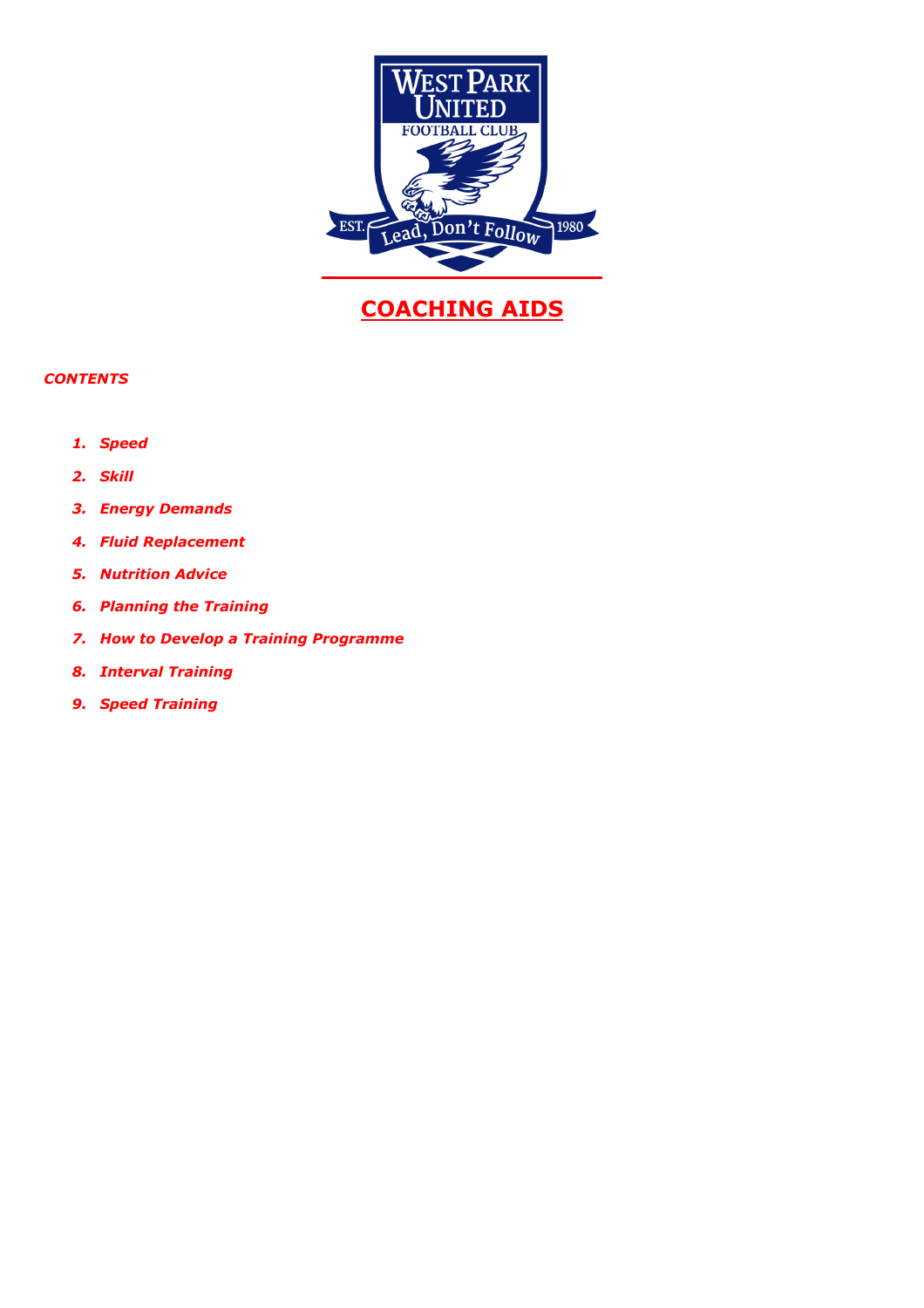## **Acceleration Techniques and Speed Development**

#### **Phil Campbell explains the science and biomechanics behind the acceleration techniques that will increase your athlete's speed**

There are certain numbers that will be remembered for a lifetime. Most sports enthusiasts, most will never forget their best 100-meter sprint time, and in the USA, no one forgets their personal best 40-yard sprint. Why do athletes remember their personal best speed time all their lives? It is probably because speed is highly correlated with performance in most sports and speed has been shown in 2004 to predict athletic performance in US college football. For years, there were opinions about which tests were most valuable because no one really knew, which, if any of the tests would actually predict success for college athletes. A new study now provides the answers.

#### **The researchers summarised their findings**

The purpose of this investigation was to examine the relationship among 6 physical characteristics and 3 functional measures in college (US) football players. Data was gathered on 46 NCAA Division I college football players. The 3 response variables were 36.6m sprint (40 yards), 18.3m shuttle run, and vertical jump. The 6 regression variables were height, weight, percentage of body fat, hamstring length, bench press, and hang clean. A stepwise multiple regression analysis was performed to screen for variables that predict physical performance. Regression analysis revealed clear prediction models for the 36.6m (40 yards) sprint and 18.3m shuttle run. (Davis 2004)<sup>[1]</sup>

During recent years in the US, a system of selecting athletes for college and professional sports teams has evolved into several major physical tests involving speed, agility and strength given to athletes on the same day. These tests are called the "combines" in the USA. Having a good day at the combines can produce on the spot scholarships from large universities, and it can mean literally millions of dollars in sign-on bonuses and salaries for athletes entering the professional ranks. With the results of this new study, future "combines" may focus on two acceleration tests. In the USA, the 40 yard sprint is king for many sports, except baseball, which uses the 60 yard distance required to run bases.

#### **Big Ticket Items in Teaching Acceleration Techniques**

There are several acceleration techniques that can be taught in a few training sessions that will increase the speed of many athletes. Techniques like Ankle Dorsiflexion, Pocket Chin Arm Swings, Acceleration Position, and the grand prize of speed training is the Valsalva Acceleration Technique.

#### **Dorsiflexion**

Most untrained athletes run with their toes pointed downward. While they may have fast leg turnover, but just like throwing a ball without using the wrist, the power is missing unless the foot is dorsiflexed (pointing up) and ready to fire off the ground. Dorsiflexion of the ankle simply means to raise the toes and, in essence, cock the foot before striking the ground. This action engages the ankle and the foot for additional power generation and this can mean additional stride length for the athlete. The Claw Drill and many of the skipping drills teach athletes to dorsiflex their feet.

## **Pocket-Chin Arm Swings**

Without exception, teaching proper arm mechanics for maximizing running speed is the most difficult. Many athletes do not see themselves unless they are taped and they frequently gauge what they are doing with their arms based on their perception of how their arms feel during sprinting. In most cases, arms swings are incorrect and need repositioning. "Pocket / Chin" is a good way of teaching arm mechanics and the Butt Bumpers drill is the best drill I have seen for teaching correct arm swing mechanics. Have your athletes sit on the ground with both legs straight in front (side-by-side) with arms locked at 90 degrees. In slow motion, have athletes swing one arm backward until the hand reaches the pocket, and one arm forward until the hand reaches chin level (approximately twelve inches away from the chin).

This is the "pocket / chin level" position. Performing this drill in slow motion initially is a good idea until the coach sees that the athletes are getting the feeling of the arm positions. Move to half speed, then to full speed for three sets of 5 to 10 seconds. If performed correctly, it is easy to see why this drill is called butt bumpers. In 1970 I was taught to run with arm swings pointed in a straight line forward. Now we know that this instruction slightly restricts the hips during running and thus, makes the athlete run slower. The arm swings should be pointed slightly toward the centre of the body in order to maximize the hips, which can increase stride length. Too much side-to-side will over rotate the hips and cause problems. If an athlete points the arms past centre of the body, this can make the feet push off the surface in a duck-footed style rather than push the athlete straight toward the target. When you see a problem with the feet, look to the arms first for correction as there may be an easy fix here. Challenge them to perform Pocket/ Chin drills with "locked 90 degree arms" at home looking in the mirror, sideways and front ways.

#### **Acceleration Position**

Due to the work of Brian Mackenzie coaches are hearing about the importance of proprioception training for sports. This term becomes very important in teaching the acceleration position. The number one mistake made by athletes trying to run faster, is to stand up too soon in fly phase running without going through the "drive phase," which is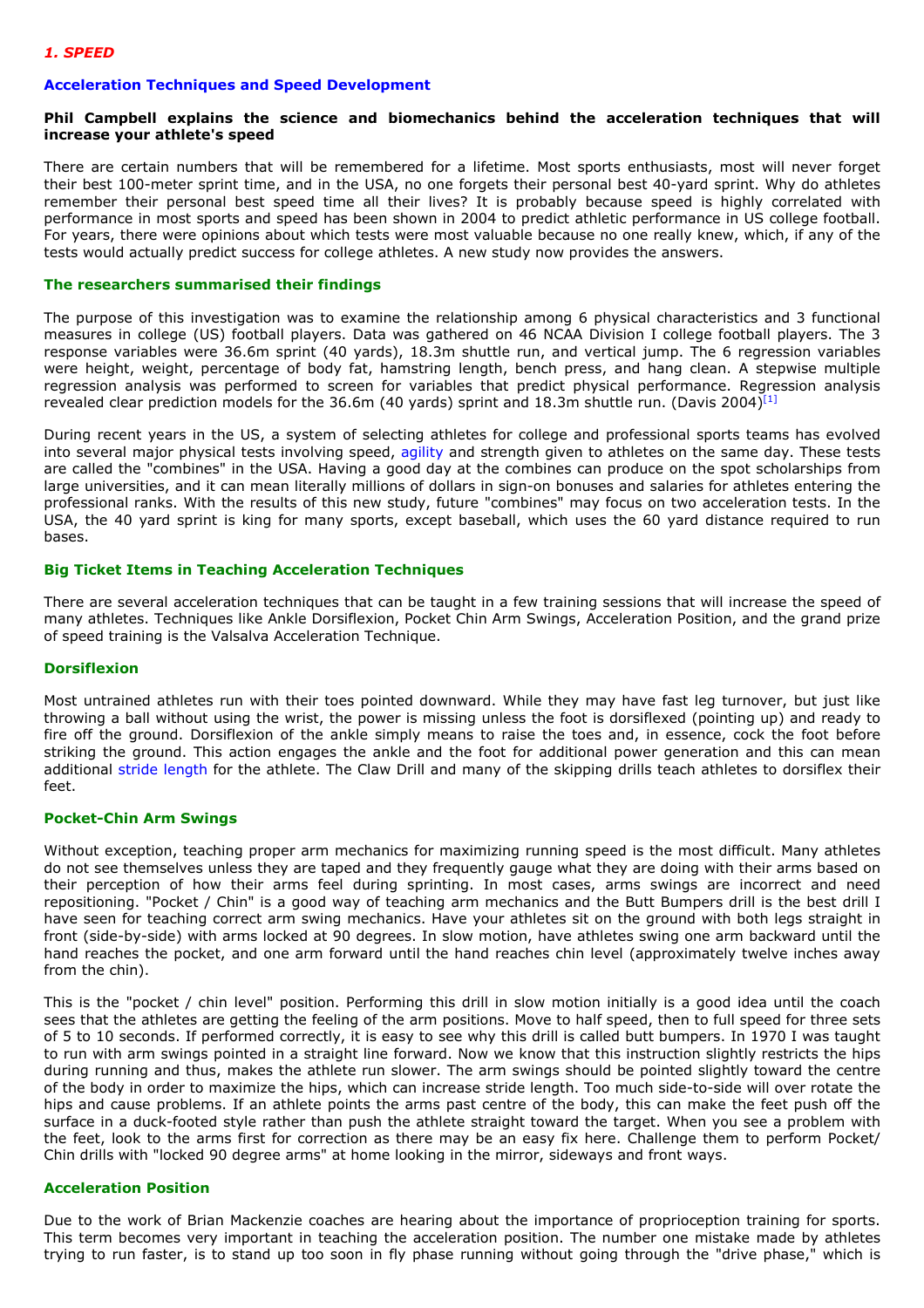marked by an aggressive forward lean (at the ankles). The description of an airplane taking off, low at first, but slowing raising upward with effort made to not jump up to quickly and bump the passengers heads, seems to be an understandable analogy for most athletes. When performing the standard calf stretch, with one leg back and one forward, while leaning on a fence is a good way to reinforce the acceleration position -- straight back, bent at the ankles.

#### **Valsalva Acceleration Technique**

A slower athlete can beat a faster athlete to the ball, to the hoop, to the tackle, to the touchdown, and to the finish line if the slower athlete is trained to hit the acceleration position (body straight, forward lean from the ankles) with arms pumping pocket-to-chin level and tactically using the Valsalva acceleration technique at precise points.

If you look up Valsalva manoeuvre on the internet, you will find that this describes briefly holding the breath. When applied properly for a brief burst of 2.5 seconds, this technique can be the greatest single producer of an instantaneous explosion in force, speed and strength known in science. Like many techniques, this one is so powerful that it can cause harm but it also delivers championship plays.

We all use the body's natural ability of increasing strength by unconsciously performing the Valsalva manoeuvre. My favourite analogy to explain this to athletes is to describe a situation where the athlete's mom hands the athlete a jar with a tight lid. Mom needs some extra strength to open the jar so she calls on the athlete for help. On first attempt, the lid is too tight for the athlete. On second attempt, the athlete increases the intensity and pushes hard with maximal effort.

If you will think about what the body does naturally in this situation, you will understand this valuable technique. The athlete tightens the abs, and holds the breath for 2 or 3 seconds as max effort is applied. This is the Valsalva manoeuvre. The body increases blood pressure by additional 100 points very quickly with this natural action. Clearly, this is dangerous to older adults with potential for stokes and it can be dangerous to some young athletes. But this technique will assist an athlete to open the jar, lift more weight maximally, and to beat a faster athlete to the ball, goal or finish line.

An athlete can not perform a maximum lift while inhaling. Nor can an athlete quickly accelerate with maximum force while inhaling. The body is designed for the Valsalva manoeuvre and needs to be trained how and when to deploy the technique.

## **Valsalva Acceleration Strategy**

Holding the breath too long can cause harm by making an athlete actually pass out. One occurrence is reported in the literature where this technique was responsible for bursting a tiny blood vessel in the eye of an athlete during heavy maximal lifting.

It is easy to observe that the Valsalva manoeuvre is frequently used safely as a natural function of the body to increase strength, but it is only held for two to three seconds naturally. A 100 meter sprinter would have time to plan for four Valsalva acceleration techniques during the short ten second event, or a masters sprinter like me, may get in five before the finish. The miler may place the Valsalva acceleration technique in the race strategy 100 meters before the finish line to power that extra kick.

The 400 meter sprinter may want to deploy this technique during the four handoff zones during the single lap around the track. The baseball player may want to deploy this acceleration skill twice during the seven second trip to first base.

The football player may strategically use the Valsalva technique to break on the ball for a surprise steal. The applications for this acceleration technique are endless.

#### **Conclusion**

We have all seen the superstar athlete interviewed on television after making a game winning play.

"How did you make that great play?" asks the reporter.

"I knew that the game depended on it. I gave it everything I had, and I made the play" seems to be the frequent answer. That is what we hear, but the athlete should have explained:

"I wanted to make the play so I made the extra effort to get into the acceleration position (with a straight body bent from the knees), pumped my arms pocket-to-chin level, and I positioned my shoulders lower to the ground than my competitor to drive my body forward toward the target, I took the extra energy necessary to apply the Valsalva technique to temporarily raise my blood pressure by an extra 100 points so I could get there faster then my competitor."

Some athletes make great plays without knowing the science of acceleration, but what if all your athletes trained with these techniques throughout the season. Perhaps this technique explains why some teams that do not match the physical attributes of stronger teams, still find ways to win championship. Perhaps the inferior team realised that they had to go deep inside, work hard, get into the acceleration position on every play, and use the Valsalva technique more to beat the superior team. "Who wants the victory the most, will win this game" is what we say to the team.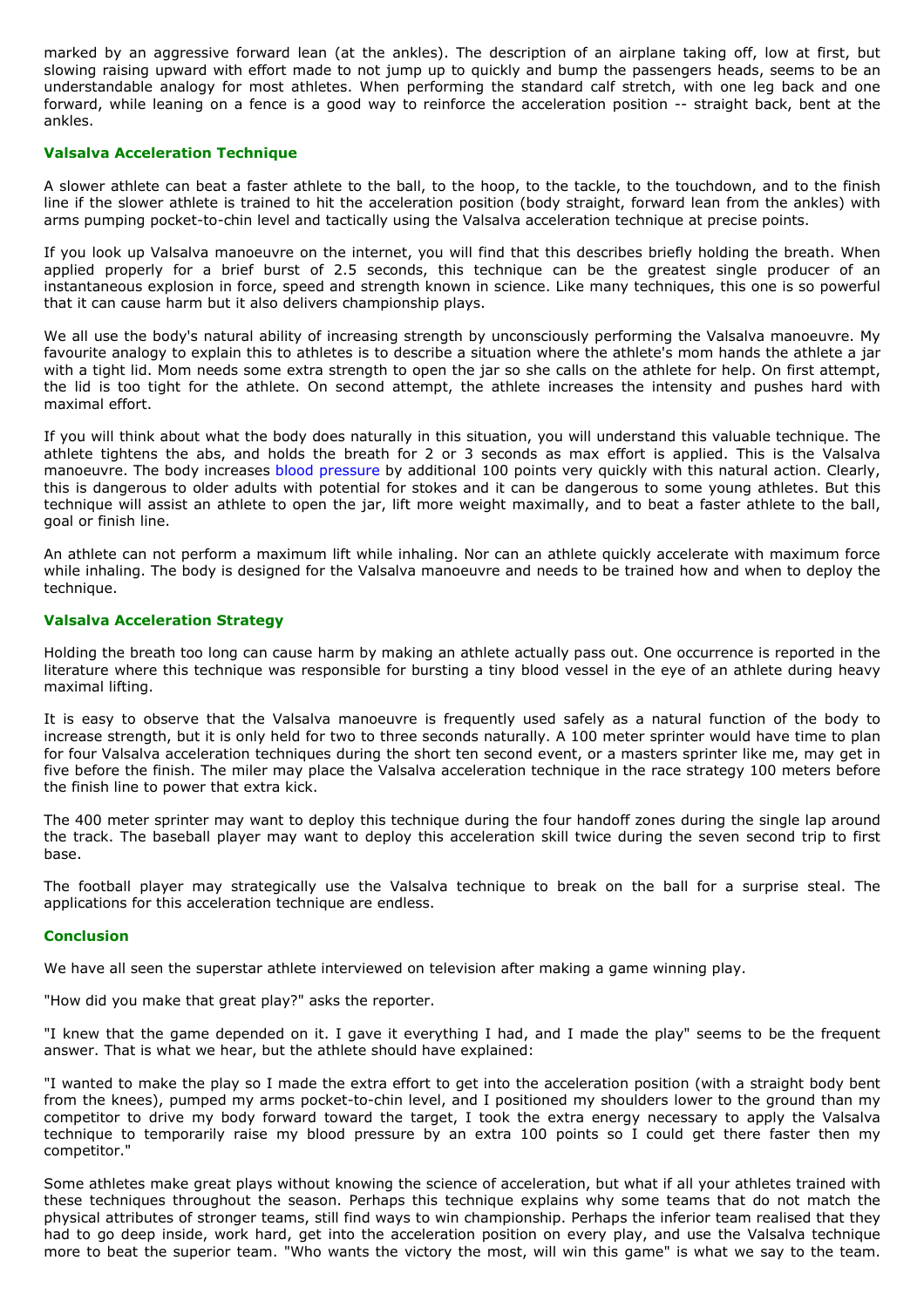Perhaps we should train athletes to use this natural technique designed to assist the body to get into maximal effort so athletes will have the skills necessary to beat a faster athlete and not wait until it is the game winning play to deploy it. I rest my case. Speed is a skill and skills can be improved.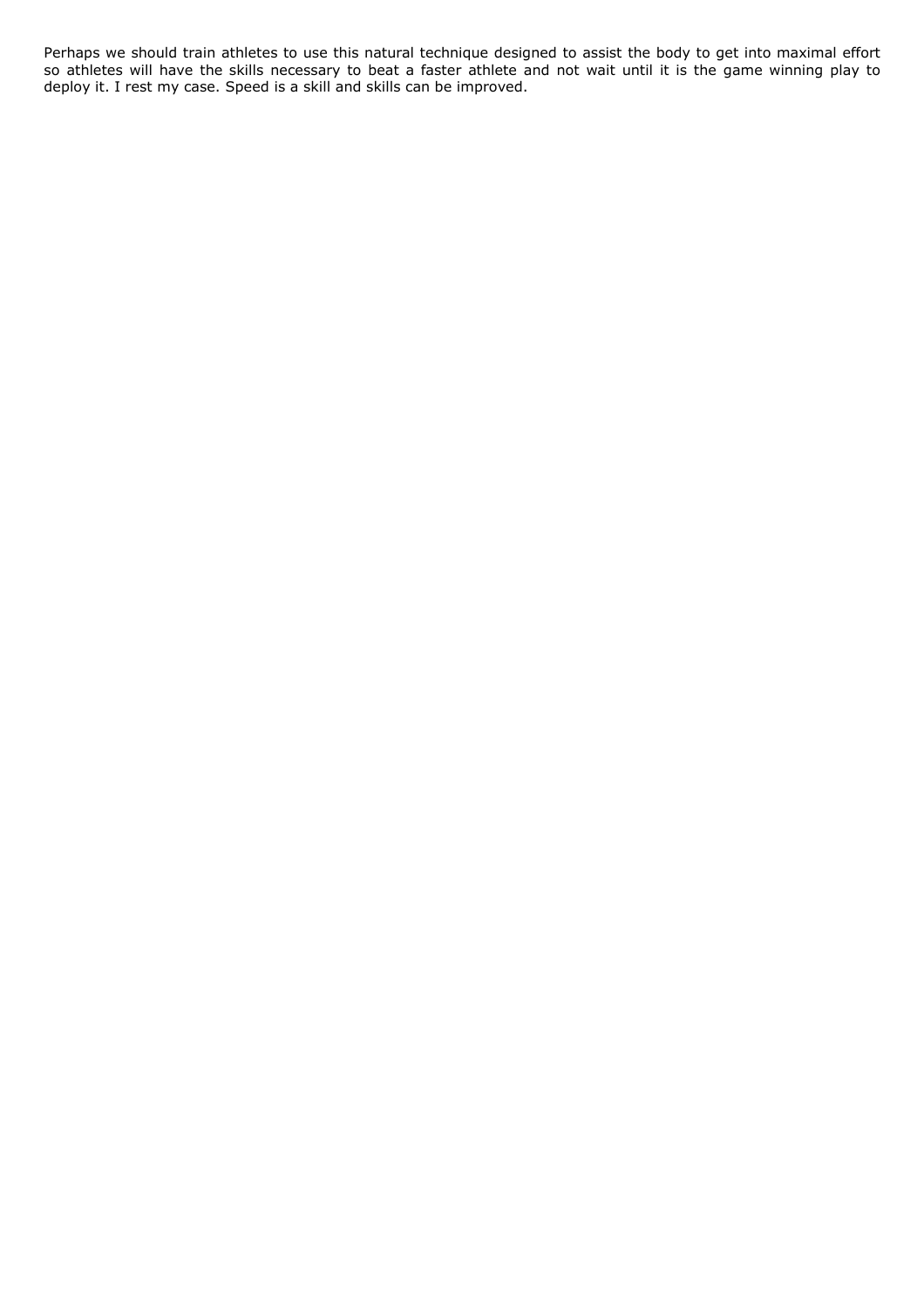## *2. SKILL*

#### **Agility Training to meet the demands of field and court games**

#### **Vern Gambetta explores the components of agility training and how they may be developed**

Agility training is speed training, it is not conditioning work. That simple statement speaks volumes and has incredibly complex implications. The principles of speed development are well known, but have not been systematically applied to the improvement of agility. The principles of motor learning are clearly defined, they must be observed for optimum development of agility. Agility in game situations takes place in a time span of 2 to 5 seconds. This is high neural demand work that must be consistently reproduced in a climate of fatigue. That is where most of the problems start. Do not begin by incorporating fatigue, start with teaching the skill, then master the skill, add reaction, master that, and then and only then incorporate fatigue.

## **The components of agility**

The multi dimensional movement demands of field and court games dictate a revaluation of the traditional approach to the development of agility. This demands a systematic multi factored approach that results in significant improvement in game speed. Possibly we have put the cart before the horse by training agility in isolation without considering the underlying coordinative abilities and strength. Full development of coordinative abilities provides a repertoire of motor skills that can be adapted to deal with sport specific movement demands. According to Drabik  $(1996)^{[1]}$  the coordinative abilities are:

- Balance Maintenance of the centre gravity over the base of support. It has a static and a dynamic quality
- Kinaesthetic Differentiation Ability to feel tension in movement to achieve the desired movement
- Spatial Orientation The control of the body in space
- Reaction to Signals The ability to respond quickly to auditory, visual and kinaesthetic cues
- Sense of Rhythm The ability to match movement to time
- Synchronization of movements in time Unrelated limb movements completed in a synchronized manner
- Movement Adequacy Ability to choose movements appropriate to the task

The coordinative abilities never work in isolation, they are all closely related. They are the underlying foundation for agility and the prerequisite for technical skills.

#### **Strength is fundamental**

Agility, by the nature of its demands in terms of stopping and starting, requires good basic strength. Without adequate leg strength there is a limit to the quality of the movement which will significantly affect the ability to train. Leg strength must be developed in parallel with agility work. The forces involved in multiple planes also demand that we take a less traditional approach to the development of leg strength that will transfer to the movement skills. Begin with body awareness and control in conjunction with strength training. It is not an overnight affair, but part of a longer term systematic development program, based on fundamental movements and the subsequent refinement of those movements. Build progressively into sport skills. Carefully understand the movement patterns of the sport and their position within the sport. Each sport has certain movement commonalities with other sports. Look for those commonalities. Each sport will also have movements that are unique to that sport so understand those and prepare for them. Equipment will often dictate movement patterns and positions i.e. the glove in baseball, the stick in field hockey and ice hockey, the ball in rugby and football. Therefore train and test agility incorporating the game equipment to get a more accurate picture.

#### **Is playing the sport enough to develop agility?**

There is one school of thought that feels it is unnecessary to do any significant agility work outside the practice of the actual sport. The thought process is that practicing the movements outside the sport are non specific work that will not transfer and that it is impossible to duplicate the intensity of the actual practice or a game. I do not share that viewpoint. It is necessary to carefully design drills that tap into the repertoire of motor skills developed through the development of the coordinative abilities that make up the components of the movements required in the specific sport. The overload should be progressive and based on sound motor learning principles, sound biomechanics and adapted to each individual athlete.

#### **Developing appropriate exercises**

The approach is to design a hierarchy of exercises that lead seamlessly into the sport's skills. That hierarchy is:

- First Derivative The actual movement done at game speed
- Second Derivative The movements broken into component parts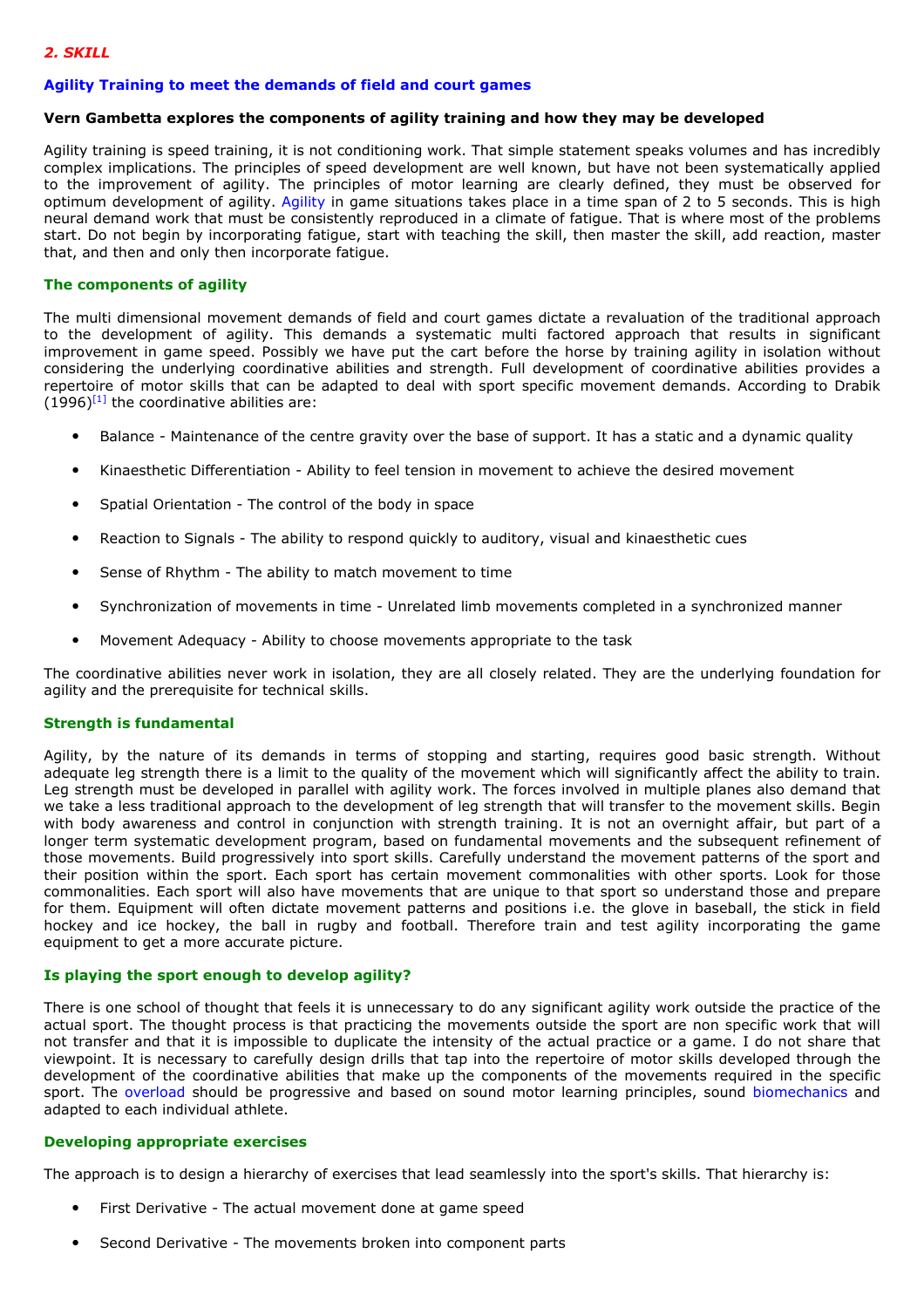• Third Derivative - Basic movements (coordinative abilities) that underlie the skill

Understanding the derivatives means understanding the breakdown of the movements in the respective sport.

#### **Analyse the moments**

Use game analysis to determine the movements and game speed. Game analysis will also determine the volume of work in the actual sport, which will in turn determine training volumes and intensities. Essentially what we are trying to do is take the guesswork and opinion out of the whole process so as to be as exact and precise as possible in the selection and prescription of exercise in order to produce an adaptive response that will transfer to the game. I personally have spent too much time drilling for drill sake. Agility drills with a million cones and sticks look good but what is the benefit? The player gets good at the drill, but the drills do not transfer to the game. The goal with agility drills should be efficient, effortless, flowing movement that transfers directly to the sport. Time the drills whenever possible to provide feedback to the player.

#### **The components of agility training are:**

- Body Control & Awareness The ability to control the body parts and maintain a high level of awareness of those parts in relation to the goal of the movement.
- Recognition and Reaction Recognition is the domain of the actual sport skills involved. Recognition of patterns and cues keys reaction. Reaction is the ability to respond quickly to the required stimulus.
- Starting The ability to over come inertia. In multi-direction sports starts can be stationary or moving or a combination depending on the sport.
- Footwork The hip to foot relationship. Conceptually agility is built from the ground up therefore footwork is the unifying thread in all agility work.
- Change of Direction Initiated by getting the centre of gravity outside the base of support and then regaining control to maintain control and move in the intended direction. Change of direction involving stopping, which is the key to agility, also incorporates the ability to restart when necessary, regardless of the position of the body.

All these components can be significantly improved through systematic application of specific drills. The application of speed to sports that require multi-dimensional movements demands an understanding of the concept of game speed. Game speed is not linear track speed. It is the ability to apply all elements of speed to the demands of the game. In fact some of the technical aspects of speed that are rewarded in the sprint events in track and field can be counterproductive to game speed. Very little movement in multi-directional sports is straight ahead for any significant distance. Most movement involves angles, curves, starts, stops and direction changes. Agility and game speed are closely related. Agility is defined as the ability to recognize, react, start and move in the required direction, change direction if necessary and stop quickly. This typically occurs in a time frame of two to five seconds.

## **How to improve agility**

Agility can be significantly improved if we understand and apply some basic principles/concepts:

- Skill Open skill occurs when the movement goal is unknown. In a closed skill the movement is preprogrammed. The progression in agility training usually proceeds from closed to open skills.
- Reaction versus reflex Reaction is the response to a stimulus to initiate movement. It is a conscious act that can be improved through training. Reflex, on the other hand, occurs at the sub cortical level and cannot be trained.
- Speed as a motor task A motor task can be learned; therefore speed can be taught if the motor tasks involved are clearly defined.
- **Practice** 
	- o Massed the skill is practiced until learnt without taking a break. These sessions are good for athletes with high level of fitness and experience and are most suited to fixed practice.
	- o Distributed practice is interspersed with breaks which can either be rest or another skill.

These sessions are good for athletes with lower levels of fitness and experience and are most suited to variable practice.

#### **Strength qualities related to agility**

Effective starting demands a high level of concentric strength to overcome inertia. It is extension of ankle/knee/hip pushing back against the ground to propel the body in the intended direction. Effective stopping demands a high level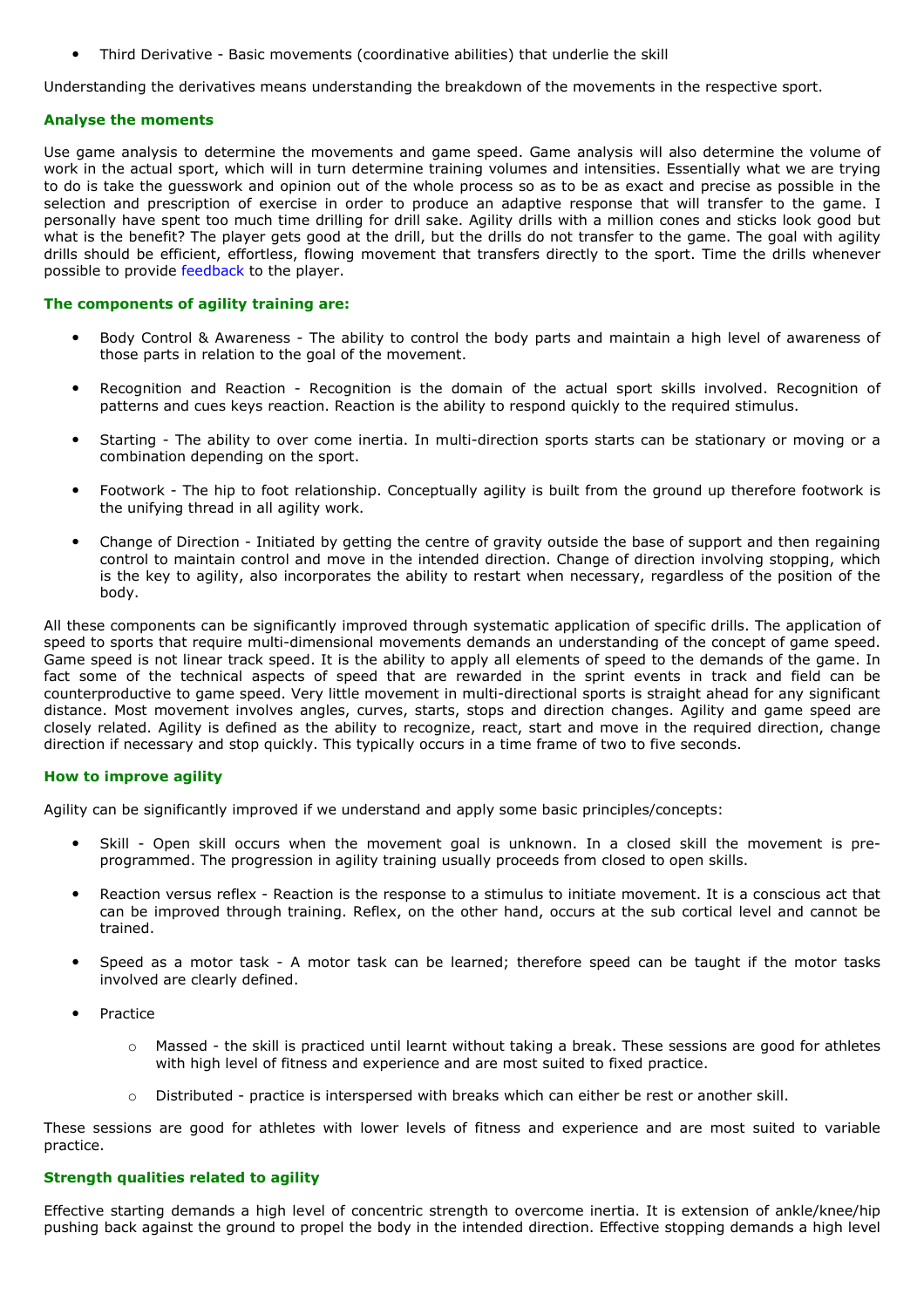of eccentric strength demands. It is the proportionate bending of the ankle/knee/hip. Basic strength is a prerequisite for force production and reduction.

Eccentric strength, the primary requirement to stop effectively, is the ability to reduce force. It also requires tremendous joint stability and control. Force must be produced and reduced in extremely short time frames therefore the premium is on rate of force development. It is the ability to handle forces in an eccentric mode up to 12 times body weight and be able to change direction and overcome those forces. This all must be done in tenths of a second. It is developed through exercises that develop unilateral and reciprocal leg strength.

The following table shows the relationship of the strength qualities to the components of agility.

| Basic Strength               | O      | Balance, Body Control and Awareness              |
|------------------------------|--------|--------------------------------------------------|
| Speed Strength & Plyometrics | O      | Starting and Acceleration Speed Angles & Vectors |
| llPower Endurance            | W<br>O | Complex Footwork                                 |
| Maximum Strength             | R<br>к | Change of Direction, Stopping                    |

These qualities must be developed in parallel, not in isolation and then put back into the whole. There is overlap and interdependency. The traditional approach was to develop strength through repetition of the movement. Theoretically as the athlete got stronger the movement got better, but it did not. The bad habits and patterns that developed due to improper strength resulted in poor movement mechanics. So even though the athlete was doing the drill, the transfer was negative. Incorrect repetitions led to the acquisition of faulty movement patterns that impede the formation of correct skills. A more rational approach demands mastery of prerequisite fundamental movement skills that are within the strength capabilities of the athlete. As the athletes strength increases through a systematic strength development program the complexity of the movements can change in parallel. Given the large window of adaptation open to the developing athletes this can occur quite rapidly.

## **What is agility work?**

Agility work is not conditioning, it is speed development work. That statement has many profound implications. Movements must be mastered before any element of fatigue is brought into the picture. Old myths die hard! Grass drills, matt drills, line drills, agilities until you are ill have no foundation in training theory. In fact this approach is counterproductive in terms of sound motor learning. Incorrect movement patterns are learned and grooved. Does fatigue or so called pressure training fit into the picture? There is no question that the plants, cuts, starts and stops must be able to be done in a fatigued state. But that is not where you start, add reaction, add game situations and then add fatigue when the movements are mastered.

## **Mix reaction speed and agility**

Perhaps the biggest shortcoming in most agility work is the lack of a reaction component. Research out of Australia has shown significantly different patterns of activation on simple cutting tasks done with reaction than the same tasks done without reaction. In short reaction changes everything. Reaction can be incorporated early and often if it is placed as part of a logical progression. Reaction should be practiced to the dominant cue demanded by the game.

Reaction can be to one of the following stimuli:

- Visual Tracking ability, Narrow versus wide focus
- Auditory Different cadences and tones
- Kinaesthetic Pressure, pushes, bumps and surfaces

#### **Conclusion**

Agility is the key to game speed. It not only has a performance enhancement component, but it can make a huge contribution to injury prevention. An athlete who is more agile will be able to safely get into and out of positions that would otherwise be impossible. This can only be developed through a systematic approach that has a foundation in sound motor learning principles.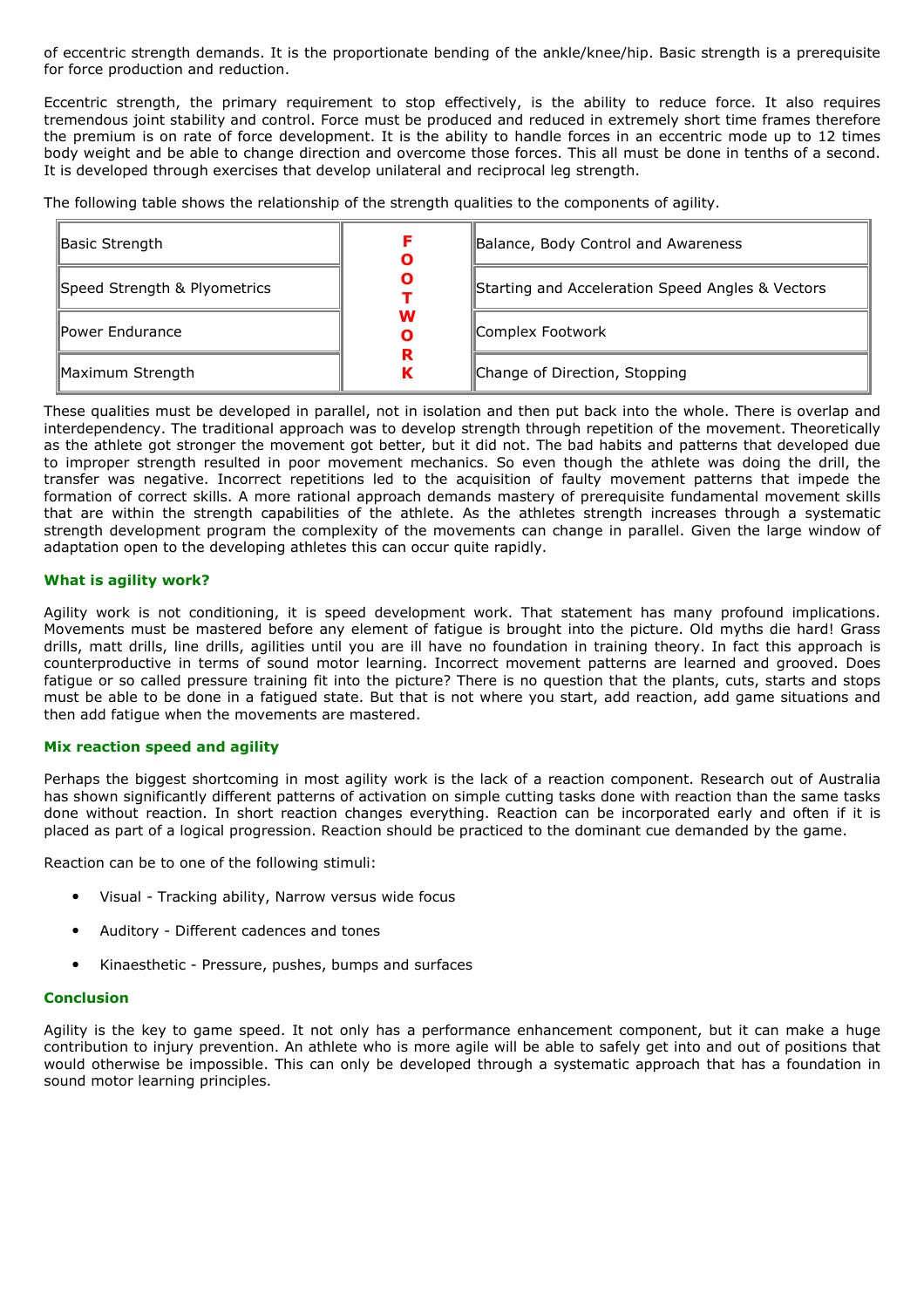#### *3. ENERGY DEMANDS OF FOOTBALL*

Just to remind you, there are three major systems available for the production of energy in the muscles: the ATP-PC system for high-intensity short bursts; the anaerobic glycolysis system for intermediate bursts of relatively high intensity (this system produces the by products of lactate ions and hydrogen ions, commonly known as lactic acid) and finally, there is the aerobic system for long efforts of low to moderate intensity.

With sporting events such as cycling, swimming and running, where the intensity is constant for the duration of the event, it is possible to estimate the relative contribution of each energy system. For example, the energy for the 100 metre sprint is split 50% from the ATP-PC system and 50% from the anaerobic glycolysis system, whereas the marathon relies entirely on the aerobic system (Newsholme et al, 1992)<sup>[4]</sup>. By contrast, games such as football are characterized by variations in intensity. Short sprints are interspersed with periods of jogging, walking, moderatepaced running and standing still. This kind of activity has been termed "maximal intermittent exercise".

It would seem reasonable to assume that during a football game all three energy systems would be required, as intensity varies from low to very high. However, because it is not obvious just how fast, how many and how long the sprints are, and just how easy and how long the intervening periods are, it is difficult to determine which of the energy systems are most important. Most of the football-related research has attempted to tackle this problem.

#### **A 15m sprint every 90 seconds**

English researchers Reilly and Thomas  $(1976)^{[7]}$  investigated the patterns of football play in the old first division. They found that a player would change activity every 5 to 6 seconds, and on average he would sprint for 15 metres every 90 seconds. They found the total distance covered varied from 8 to 11km for an outfield player - 25% of the distance was covered walking, 37% jogging, 20% running below top speed, 11% sprinting and 7% running backwards. Ohashi et al. (1988)<sup>[5]</sup>, researching football in Japan, confirmed these findings, showing 70% of the distance was covered at low to moderate pace below 4m/s, with the remaining 30% covered by running or sprinting at above 4m/s. Thus, for example, if a football player covers 10km in total, around 3km will be done at fast pace, of which probably around 1km will be done at top speed.

The pattern of football play has also been expressed in terms of time. Hungarian researcher Apor (1988)<sup>[1]</sup> and Ohashi et al. (1988)[5] both describe football as comprising sprints of 3 to 5 seconds interspersed with rest periods of jogging and walking of 30 to 90 seconds. Therefore, the high to low intensity activity ratio is between 1:10 to 1:20 with respect to time. The aerobic system will be contributing most when the players' activity is low to moderate, i.e. when they are walking, jogging and running below maximum. Conversely, the ATP-PC and anaerobic glycolysis systems will contribute during high-intensity periods. These two systems can create energy at a high rate and so are used when intensity is high. The above research has described the average patterns of play during football and from this we can reasonably deduce when each of the energy systems is contributing most. However, now we need to establish just how important each energy system is for success.

## **Recovering from high-intensity bursts**

There is evidence that the aerobic system is extremely important for football. Along with the fact that players can cover over 10km in a match, Reilly  $(1990)^{[6]}$  found heart rate to average 157 bpm. This is the equivalent of operating at 75% of your VO2max for 90 minutes, showing that aerobic contributions are significant.

This is confirmed by the fact that various studies have shown footballers to have VO2max scores of 55 to 65 ml/kg/min. These VO2max scores represent moderately high aerobic power. Reilly and Thomas (1976)<sup>[7]</sup> showed that there was a high correlation between a player's VO2max and the distance covered in a game. This was supported by Smaros  $(1980)^{[8]}$  who also showed that VO2max correlated highly with the number of sprints attempted in a game. These two findings show that a high level of aerobic fitness is very beneficial to a footballer.

The greater the player's aerobic power the quicker he can recover from the high-intensity bursts. These short bursts will be fuelled by the ATP-PC and anaerobic glycolysis systems. Then, during rest periods, a large blood flow is required to replace the used-up phosphate and oxygen stores in the muscles and to help remove any lactate and hydrogen ion by-products. The quicker this is achieved, the sooner a player can repeat the high-intensity sprints, and thus cover more distance and be able to attempt more sprints. Therefore, the aerobic system is crucial for fuelling the low to moderate activities during the game, and as a means of recovery between high-intensity bursts.

#### **Which system fuels the sprints?**

As already mentioned the ATP-PC and anaerobic glycolysis systems fuel the high-intensity periods. However, if we are to optimize training programs, we need to know whether in performing the high-intensity bursts both systems contribute evenly or whether one is more important. As the sprints a player makes are mostly 10 to 25 metres in length, or 3 to 5 seconds in duration, some researchers have assumed that the ATP-PC system will be the most important. However, since football has an intermittent intensity pattern, just because the sprints are brief does not mean that anaerobic glycolysis does not occur; research has shown that anaerobic glycolysis will begin within 3 seconds. To determine whether anaerobic glycolysis is significant during football, researchers have analysed blood lactates during match play. However, results from these studies have varied. Tumilty et al. (1988)<sup>[9]</sup> from Australia cite research varying from 2 mmol/l, which is a low lactate score indicating little anaerobic glycolysis, to 12 mmol/I, which is quite a high score. Most studies seem to find values in the 4-8 mmol/I range, which suggests that anaerobic glycolysis has a role.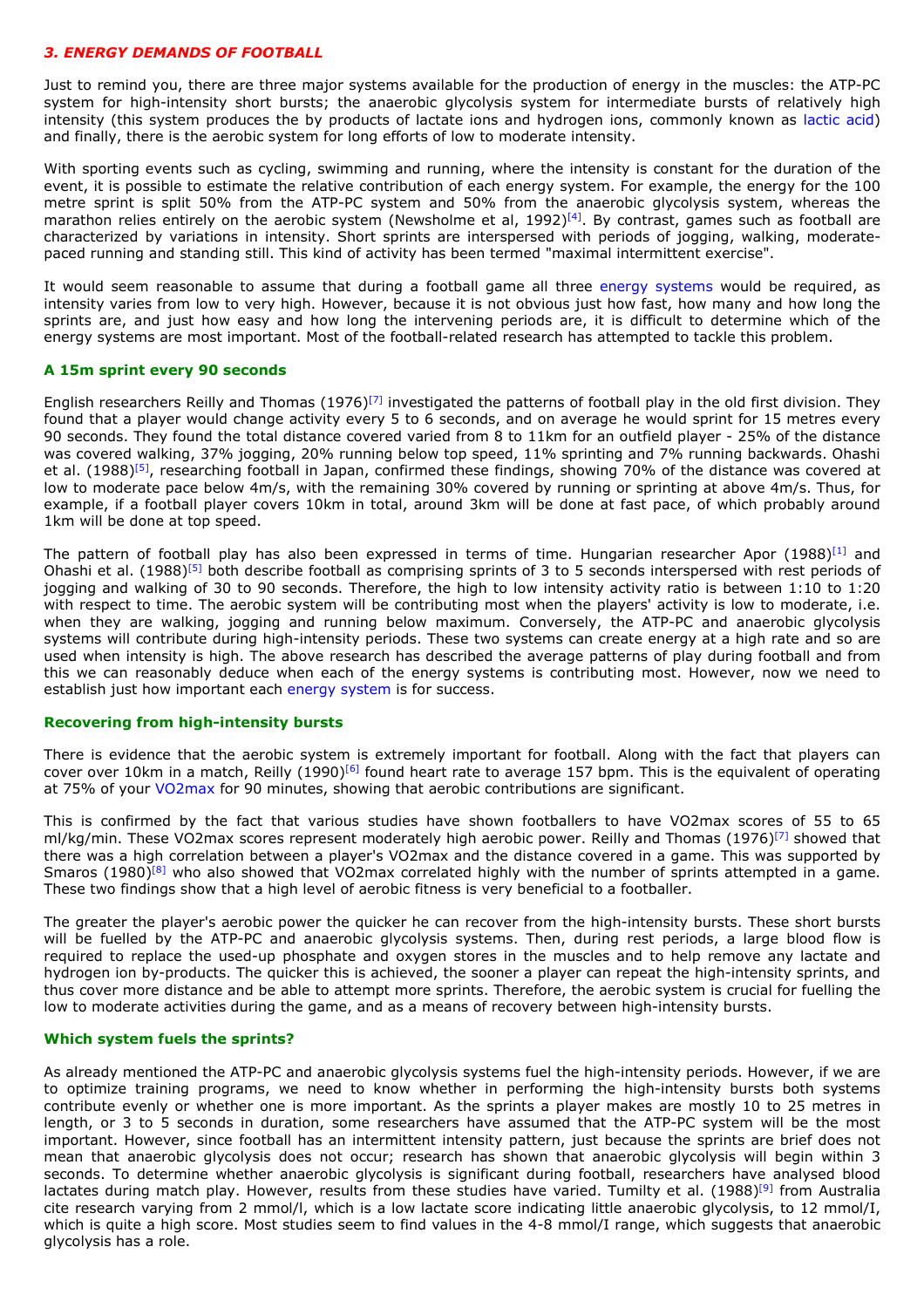The contrast in results is probably due to the varying levels of football in the different studies. Some use college-level players, others professionals. Some studies test training games, others competitive matches. This is likely to confound results. Ekblom  $(1986)^{[2]}$ , a researcher from Sweden, clearly showed that the level of play was crucial to the lactate levels found. Division One players showed lactate levels of 8-10 mmol/1 progressively down to Division Four players showing only 4 mmol/1. Tumilty et al. (1988)<sup>[9]</sup> conclude that the contribution of anaerobic glycolysis remains unclear, but is probably significant. They suggest that the tempo of the game may be crucial to whether anaerobic glycolysis is significant or not. As Ekblom (1986)[2] noted: "It seems that the main difference between players of different quality is not the distance covered during the game but the percentage of overall fast-speed distance during the game and the absolute values of maximal speed play during the game".

The conclusion from these lactate studies is that, as the playing standard increases, so may the contribution of anaerobic glycolysis. However, I think more precise research is needed to determine exactly how fast and how frequent the high-intensity efforts during play are. Maximum-intensity bursts with long recoveries will emphasis the ATP-PC system, whereas high-intensity but not maximal bursts occurring more frequently will emphasise the anaerobic glycolysis system more. Thus, along with the standard, the style of play and football culture may also influence the physiological demands. This means that the country in which the researchers are based may affect the conclusions they draw when studying the relative contributions of the two systems.

#### **What action to take**

From the research completed so far, it would probably be fair to conclude that for the high-intensity bursts during play both the anaerobic glycolysis and the ATP-PC systems contribute, but that the ATP-PC system is more important. This is because the ratio of high-intensity to low-intensity activity is between 1:10 and 1:20 by time. The highintensity periods are very short and the rest periods relatively long. Therefore, the ATP-PC system will probably be more useful and also has sufficient time to recover. Research has also shown that lactate values become moderately high but not so high as to indicate that the anaerobic glycolysis system is working extremely hard. Indirectly, this is confirmed by Smaros (1980)<sup>[8]</sup> who showed that glycogen depletion was mostly in the slow-twitch muscle fibres, which suggests that glycogen is being used for the aerobic system but not the anaerobic system. However, the possibility exists that for professional-standard football, or football played at a high tempo, anaerobic glycolysis will be at least as significant as ATP-PC.

If coaches of professional teams want to know better which system is more important, then more research taking place in their own country and using top players as subjects is needed, accurately analysing intensity patterns in match play and measuring lactate levels. Until then, training regimes must cater for all three systems, with particular attention to the aerobic and ATP-PC systems. Nagahama et al. (1988)<sup>[3]</sup> performed a Maximal Intermittent Exercise (MIE) test on footballers that consisted of 20  $\times$  5 seconds maximum efforts with 30 seconds active rest. This was meant to mimic a high-intensity section of the game. They correlated the performance on this test with fitness tests representing the three energy systems, VO2max for the aerobic system, lactic power for the anaerobic glycolysis system, and maximum power for the ATP-PC system. All three components of fitness were significant to the performance on the MIE test. Apor  $(1988)^{[1]}$  agrees with this in making fitness recommendations for footballers, saying that a good aerobic fitness needs to be linked to a moderate anaerobic glycolysis power and a high ATP-PC power.

A specific type of interval training for footballers would be to mimic the demands of an actual game with the correct work-to-rest ratios and distances covered. If players sprint for over 1 km during a game with high to low ratios of 3 to 5 seconds to 30 to 90 seconds, then a session such as two sets of 20 x 25m maximal sprints with 30 seconds rest (2 minutes between sets), would represent the demands of a tough match, namely, frequently repeatable high power. To focus solely on the ATP-PC system, short maximal sprints of 20 to 60 metres with 1 to 2 minutes recovery are best. To train the anaerobic glycolysis system, longer sprints of 15 to 30 seconds, with 45 to 90 seconds recovery, are recommended. Aerobic training involves running continuously, fartlek, long repetitions (e.g., 6 x 800 metres, 1 minute rest) or extensive intervals at moderate speeds (e.g. 30 x 200 metres, 30 seconds rest). Trainers should be aware that running sessions, intervals and shuttle runs (or doggies) should be carefully planned so that they target the correct energy system. Running speeds, distances and rest periods should be calculated so that the session will target the specific energy system the coach wants to develop.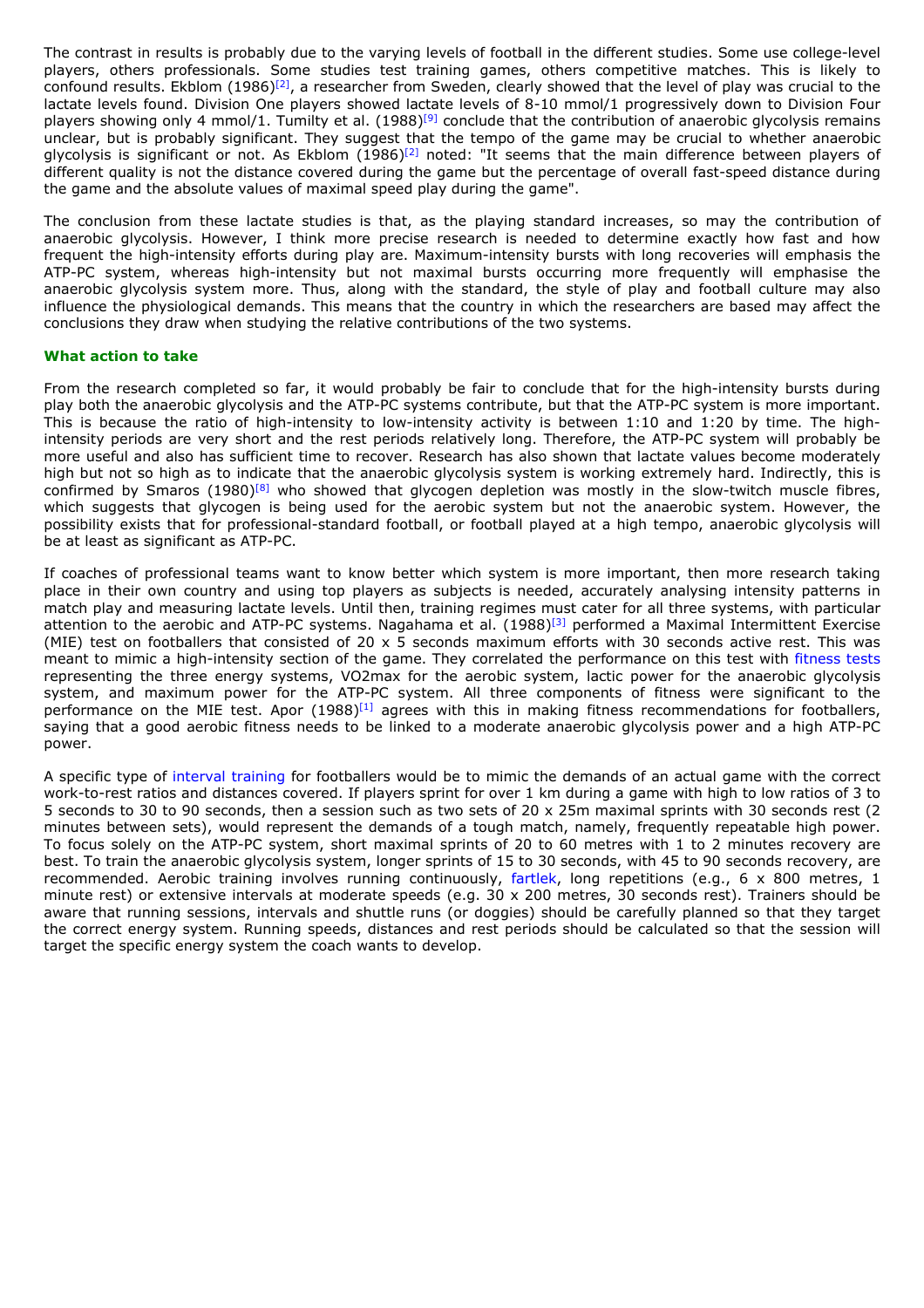#### *4. FLUID REPLACEMENT*

It has always seemed strange that football in financial terms, the most professional of sports is perhaps the least professional in terms of the approach of individual players to training and other aspects of preparation. Football clubs, as employers and investors in the players, have also been slow to take advantage of the opportunities to maximise the return on their expenditure. Nutrition has generally been low on the priority list, if it has featured at all.

#### **Nutrition**

Every club expects the players to train, but it hardly seems worthwhile insisting on this if the opportunities offered by good nutrition are neglected. One of the key areas where nutrition can have a direct impact on performance is in the area of hydration. There is good evidence that players who become dehydrated are more susceptible to the negative effects of fatigue, including loss of performance and increased risk of injury. There is also growing evidence that excessive sweat losses, especially high salt losses, can be a factor in some of the muscle cramps that affect players in training and competition.

Recently, however, a number of clubs have recognised that hydration is important and that no single strategy suits all players in all environments. This has led to an assessment of individual needs so that a personal drinking strategy can be put in place. This practice appears to have gained ground in American football, where pre-season training typically takes place in extreme heat and involves two sessions per day. In recent years, a number of high-profile fatalities, including that of Korey Stringer in the NFL, have raised the awareness of what can happen when things go seriously wrong. Several of the top English football clubs now have monitoring strategies in place.

#### **Zero-cost analysis**

At its simplest level, weighing of players before and after training gives an indication of their level of dehydration and risk of heat illness. This takes account of both the amount of sweat lost and the amount of fluid drunk and gives the net balance. There will be a small amount of weight loss due to the fuels used to produce energy (mostly carbohydrate, with a bit of fat), but this amount is relatively small. There will also be water loss from the lungs and loss through the skin. Broadly speaking, a weight loss of 1kg represents a net loss of 1L of body fluid.

A slightly better measure is obtained if the player is weighed before and after training or competition (nude and dry on both occasions) and his (or her) drinks bottle is also weighed before and after, assuming that all players drink from their own bottles and that anything that is taken from the bottle is swallowed and not spilled/poured over the head/spat out. If the decrease in weight of the drinks bottle is added to the decrease in weight of the player, we get the actual sweat loss. We also get a measure of the player's drinking behaviour.

All of this is easy to do, and all it requires is a set of kitchen scales to weigh the drinks bottles, a reliable set of scales to weigh the players, and a bit of organisation. The cost is effectively nil -just a bit of time and effort on the part of one of the backroom staff. There is one more measure that can be usefully added, but this needs rather more specialised apparatus and is thus likely to be the preserve of the top clubs only: the measurement of salt losses in sweat.

## **Identifying salty sweaters**

There are many ways to measure salt losses in sweat. The one that is most convenient in practice is to use gauze swabs covered with an adhesive plastic film: typically, four are applied at different sites before exercise begins and left in place for an hour or so. After they are removed, the amount of sweat and the amount of salt in the patch can be measured, allowing the 'salty sweaters' to be identified.

We have made these measurements on the first team squads at a number of Europe's top teams, typically testing about 20-30 players at each club. They results have been consistent between clubs when the training sessions have been similar, but the variability between individual players has been striking. Key findings in a typical 90-minute training session are as follows:

- 1. Average sweat loss is typically about 2L, but this can vary from about 1L to over 3L, even though all the players are doing the same training in the same conditions and are wearing the same amount of clothing.
- 2. Average fluid intake is typically about 800-1,000ml, but this can vary from about 250ml to over 2L.
- 3. There is no relationship between the amount of sweat a player loses and the amount he drinks.
- 4. The sweat salt content varies greatly: the better acclimatised players have lower sweat content, but again there is a large individual difference. Sweat salt (sodium chloride) losses can reach almost l0g in a single training session in some players, and this during twice-a-day training. Others lose only small amounts - 2g or less in the same training session.
- 5. When training takes place in the cold, sweat losses may be almost as high as when training in the heat, but players drink far less and so end up just as dehydrated - or even more so.

These findings may appear simplistic and predictable - apart from the last one, which is not intuitively obvious - but they give the training staff of a club that is serious about maximising its human assets a chance to prescribe fluid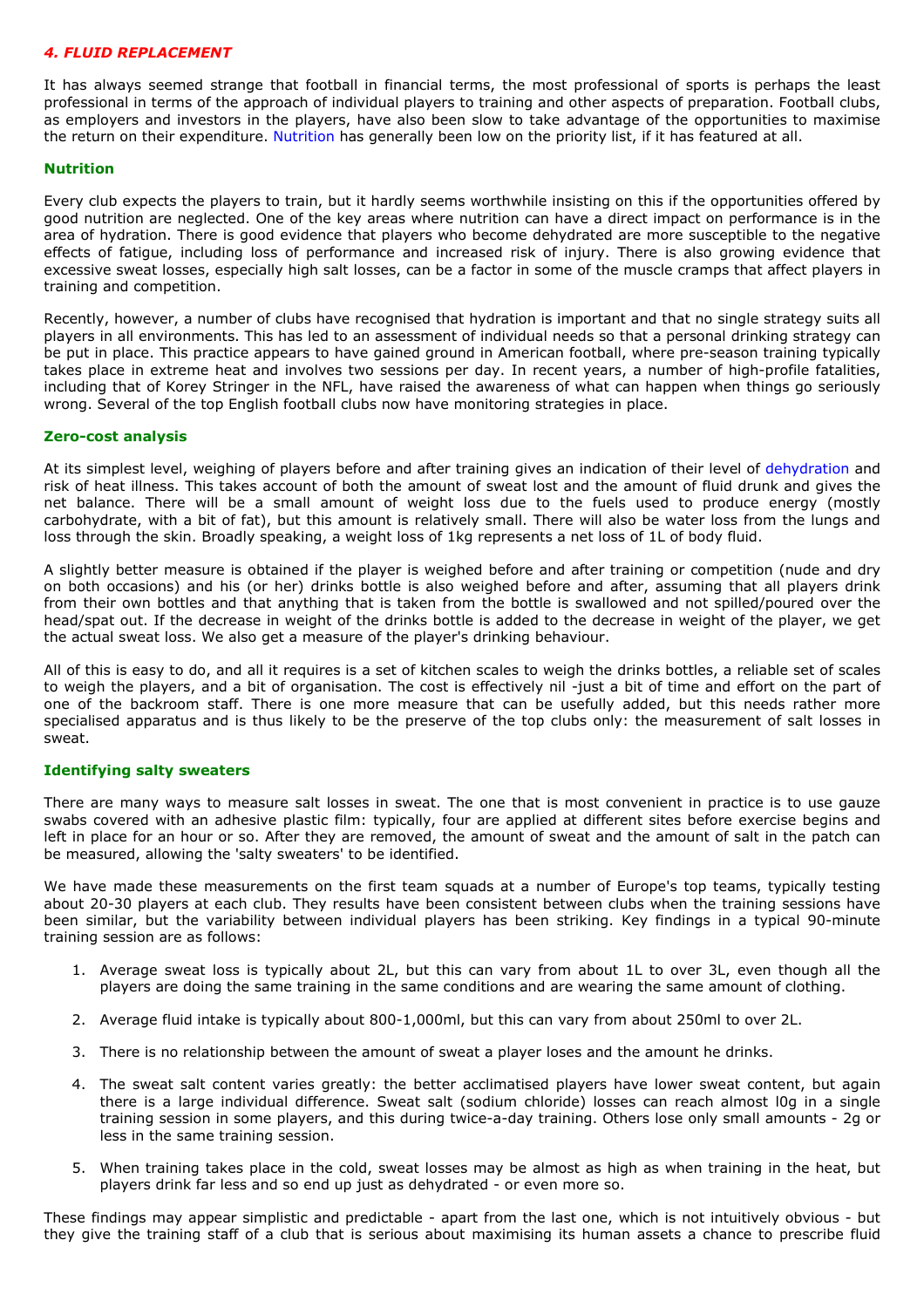according to the player's needs. The aim should be not to drink too much, as some players do, but to drink enough to limit weight loss to no more than 1-2% of the pre-exercise weight.

There is also a suspicion - and I should stress it is no more than a suspicion at present - that players with a very high sweat salt content are more prone to cramp and that this risk can be reduced by salt supplements.

These simple steps can make a difference between being able to score that vital goal in the last minute and being a virtual spectator. It is only surprising that it has taken the world of professional football so long to realise this.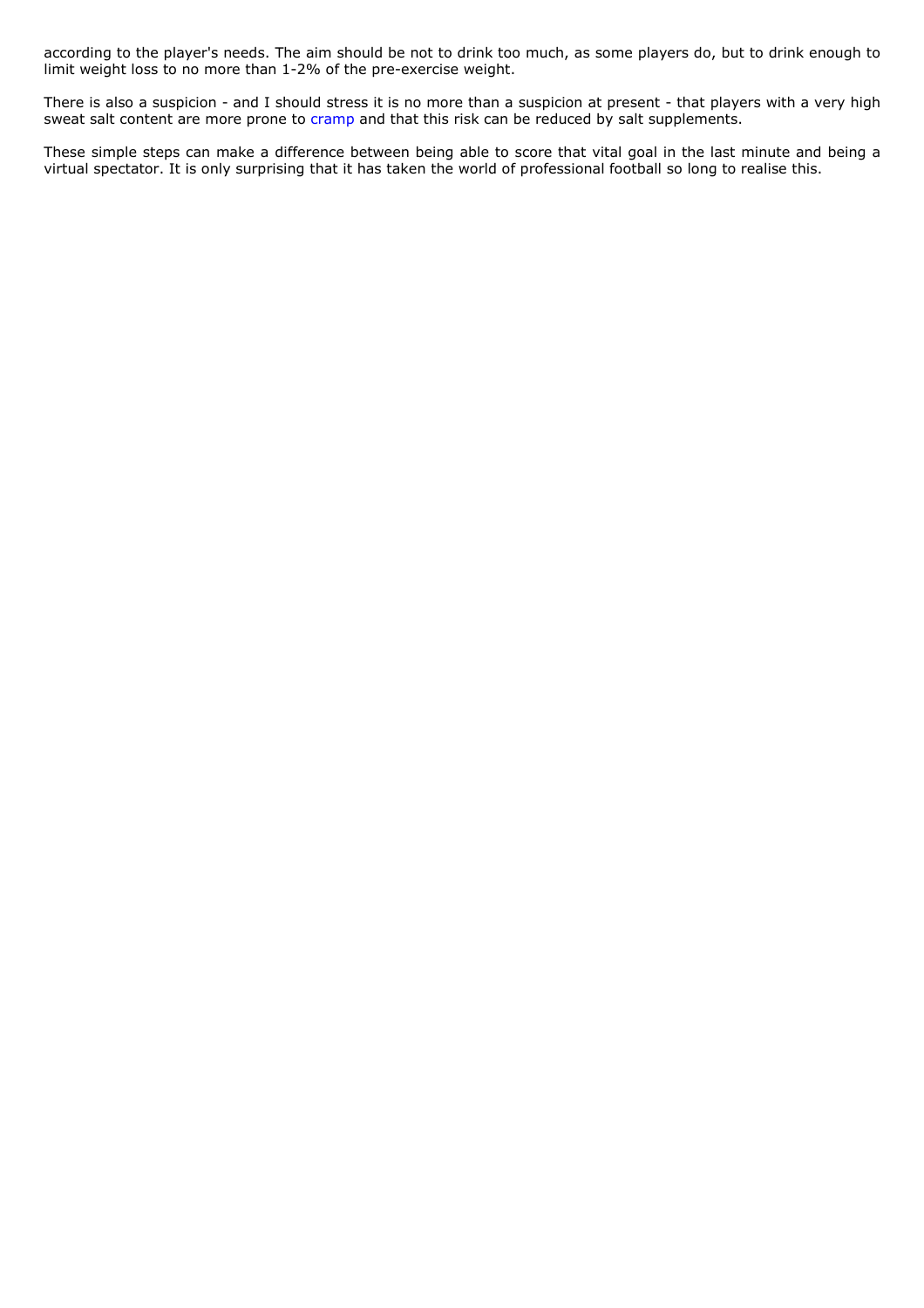## *5. NUTRITION ADVICE*

While the average distance covered by a top-class outfield player during a 90-minute match is over 10,000m, at an average speed of over 7km per hour, these figures do not accurately represent the full demands placed on a player. In addition to running, a player must jump, change direction, tackle, accelerate and decelerate, etc., and each of these individual tasks requires an energy input over and above that required simply to cover a similar distance at a constant speed. Scientific investigation has shown that the true demands on a player can be approximated at roughly 70%VO2max. This is based on evidence of heart rate, sweat loss, increase in body temperature, and depletion of carbohydrate stores within the muscles (intramuscular glycogen).

#### **The Keeper**

The specific demands of the different positions within a team are not as clearly defined as in some other team sports, such as rugby union. The obvious exception to this is, of course, the goalkeeper. A keeper relies little on the aerobic system for energy production since all the important phases of play for him last a relatively short time. The key performance quality of the keeper is probably agility, and this can be broken down further to include speed, power, strength and flexibility. If he happens to be tall, it's clearly an added bonus!

Popular training programs for keepers include repetitions of short sprints performed at maximal speed, with many changes of direction involved. Obviously, an element of skill can be built into this training by having to save a bombardment of shots at goal. This way, another important constituent of training is then automatically introduced, namely, the ability to regain one's feet in order to save a follow-up shot at goal.

However, to gain the edge in physical development, the keeper should also train away from the pitch so that upper and lower body strength and power can be improved in the weights room. In addition, plyometric training lends itself perfectly to improving the qualities necessary for agility around the goalmouth. Plyometric training does need to be conducted correctly, which includes the provision of generous rest periods between sets of exercises, but if done so can produce some significant improvements in the ability to move one's own body weight at speed.

#### **Outfield Players**

As far as the rest of a soccer team goes, the differing demands are less obvious. However, a systematic analysis of soccer matches on video has shown that midfield players tend to cover the most distance, and other studies have not surprisingly - shown these players to have the highest VO2max scores, and to show the least fatigue when performing many repeated sprints in succession. Compared to forwards and defenders, midfield players tend to have a more continuous involvement in the game. However, while forwards and defenders usually have more time to recover between sprints, they also need to perform those sprints at a faster speed to be successful in their crucial phases of play.

Implications for training should become apparent. Clearly, the midfield players need more of an all-round fitness profile, with an emphasis on both aerobic and anaerobic capacity. Aerobic capacity relates to sustained performance (20-40 minutes), or performance during lengthy repetitions, each of 2-3 minutes in duration. Anaerobic capacity can be related to performance of a repeated nature, but with work/rest intervals of equal length, and not over 30 seconds.

The players regularly involved in attacking/ defending situations will need more training emphasis on speed. Speed training can itself be broken down into at least two phases - an acceleration component and a maximal speed component. For improvements in acceleration, repeated sprints of not less than six seconds in duration, performed from a standing or walking start, will be useful in training. This will help develop the neuromuscular function of the athletes. For development of maximal speed, a gentle increase in speed to about 85 per cent followed by a sustained burst at maximum speed for about six seconds will produce improvements that are more specific. This will help develop both the metabolic and neuromuscular qualities of the muscles involved. Put simply, to improve acceleration, accelerate as fast as possible in training. To improve maximal speed, the length of time spent running at current maximal speed during training should be increased. A relatively gentle acceleration phase before a sustained burst can best achieve this.

If the coach can accomplish these sorts of training goals by using drills that involve ball skills, then the players will become used to performing the skills under conditions of fatigue. As many will appreciate, it is under conditions of fatigue and mental pressure such as a competitive match that skills often become lost - unless they are both welldrilled for their own sake and practiced under simulated conditions of fatigue.

#### **Match-play**

Moving away from training methods for a moment but continuing the analysis of the physical demands of the game, there is an interesting form of player behaviour that playing experience seems to encourage. Many players will recognise a phenomenon as common without perhaps understanding why. The behaviour in question is the avoidance of prolonged high-intensity activity that would require a corresponding long period of recovery - which can rarely be afforded in a competitive situation.

For instance, if a defender is involved in high-intensity activity as he assists in an attacking phase of play, he often will not attempt to return to his defending position in time for the immediate counter-attack. While this might be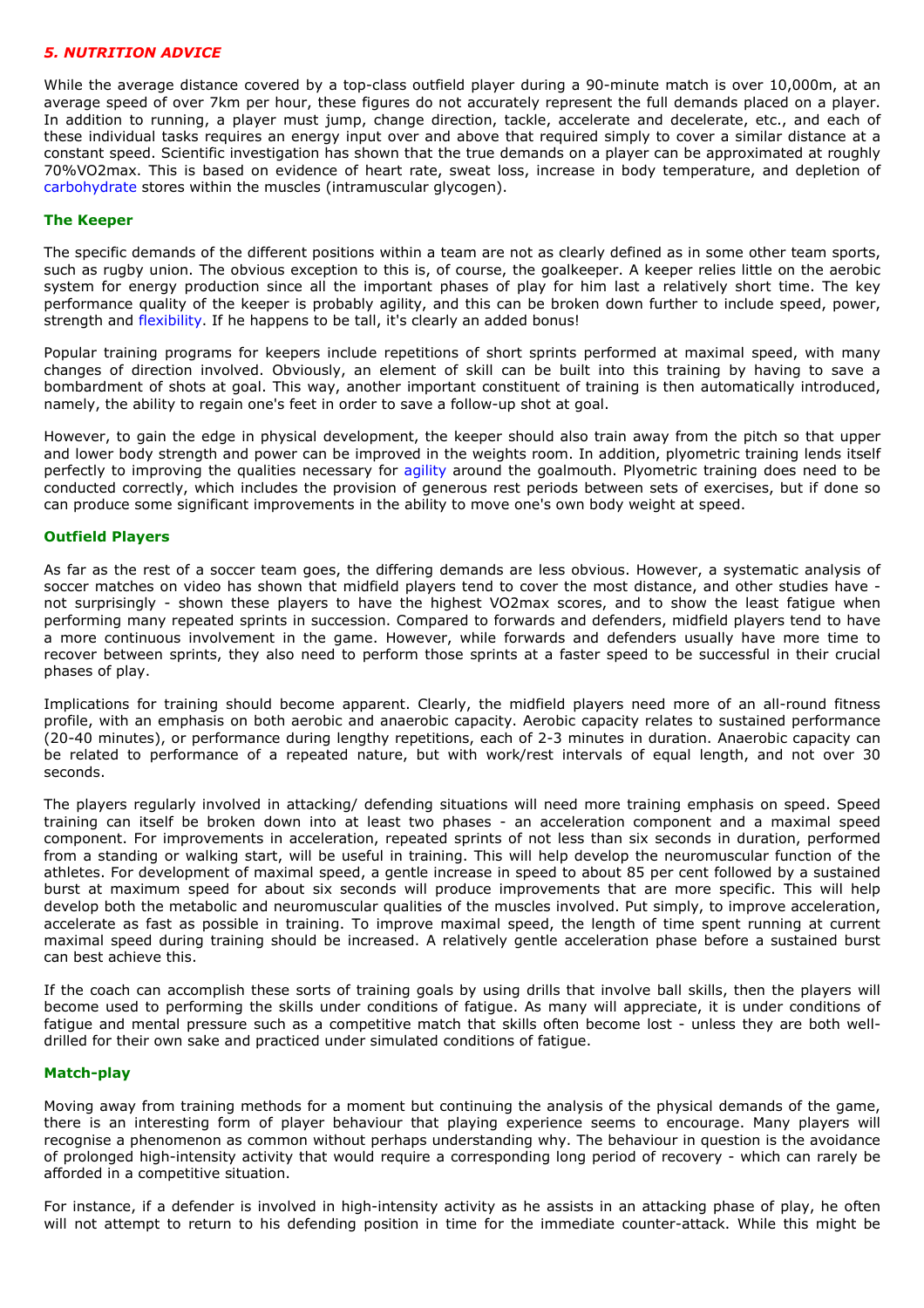perceived as laziness, it may benefit both the individual player and the team in the longer term, providing the rest of the team has sufficient cover to deal with the counter-attack.

Sound physiological reasoning provides the basis for this. It has been shown that short periods of intense exercise (e.g. less than 15 seconds), when interspersed with rest periods of similar duration, produce a fairly low build-up of lactic acid in the muscles (a strong indicator of fatigue) even when this activity pattern is continued for some time. However, periods of intense exercise of about 30 seconds or more, even when accompanied by equal rest periods of 30 seconds (such that the work:rest ratio is till 1:1 as in the previous example), produce a far higher concentration of lactic acid in the muscles and also greater fatigue.

This situation is exactly what the experienced player is trying to avoid when he decides to return more slowly to his main position on the pitch. However, this obviously requires a large degree of teamwork, with team-mates prepared to cover for the defender concerned. If a team can achieve this sort of cooperation, it helps reduce player fatigue and increases performance capacity throughout the match as a whole. Clearly the role of the coach is paramount in organising this sort of team approach in spreading the workload, especially with inexperienced players. Indeed, some younger players may be almost too enthusiastic for the good of their own and the team's subsequent performance.

#### **Nutrition**

As already mentioned, the physical demands of the game are sufficiently high to require a high rate of energy production. Whatever the sport, this can only be done by the breakdown of carbohydrates, and soccer is no exception. This means that players should pay particular attention to this aspect of their diet - more especially when considering the notorious practices of soccer players when they are given no guidance about what to eat. The heavy training/match schedule that the British game involves only serves to increase the need for carbohydrate intake.

When discussing this subject, it is usual to express the form of the energy consumed as percentages (proportions) eaten as carbohydrate, fat and protein. While the typical diet for the general British population is about 40% carbohydrate, 45% fat and 15% protein, the recommended dietary proportions for a soccer player would be roughly 65% carbohydrate, 20% fat and 15% protein. However, the typical diet of the soccer player is actually very similar to that of the general population - too little carbohydrate and too much fat.

The work carried out some years ago by Jacobs and colleagues ("Muscle glycogen and diet in elite soccer players", European Journal of Applied Physiology, 1982, vol. 48, pp297-302) illustrates the potential pitfalls of a lowcarbohydrate diet. These researchers studied players in the Malmo soccer team in Sweden -the side had finished as runners-up in the European Cup the previous season. The players consumed just 47 per cent of dietary energy as carbohydrates - well below the recommended values. Muscle glycogen stores were assessed immediately after a national league match (Day 1), and again 24 hours later after no training (Day 2), and 48 hours after the match after a very light training session (Day 3).

Muscle glycogen stores of the general population are approximately 70-90 mmol.kg-1 wet weight. The average values for the Malmo team were 46,69 and 73 mmol.kg-1 wet weight on the three days.

There is no reason why the players could not have refilled their muscle glycogen stores to pre-match levels within 24 hours if they had consumed a high-carbohydrate diet. Experiments have shown that, for highly trained athletes, a muscle glycogen level of well over 100 mmol.kg-1 wet weight is quite possible to achieve following two or three days of light training. The reason the soccer players didn't reach this sort of level was undoubtedly due to the lack of carbohydrate in their diet.

The importance of high muscle glycogen stores for performance in events lasting longer than 60 minutes has been demonstrated by numerous researchers. Specifically in relation to soccer, the diets (and hence the muscle glycogen stores) of players involved in an exhibition match have been manipulated, with those players having higher muscle glycogen stores before the match also covering a greater distance at a faster pace during the match. This effect was particularly noticeable towards the end of the match when glycogen always becomes lowered - and many goals are often scored as the game tends to open up. Therefore, a high-carbohydrate diet leads to increased muscle glycogen stores, which in turn leads to a greater distance covered during the final stages of the match, which in turn leads to your team scoring the winning goal in injury time! Well, not always, maybe, but you can increase the chances of it happening by taking a close look at players' diets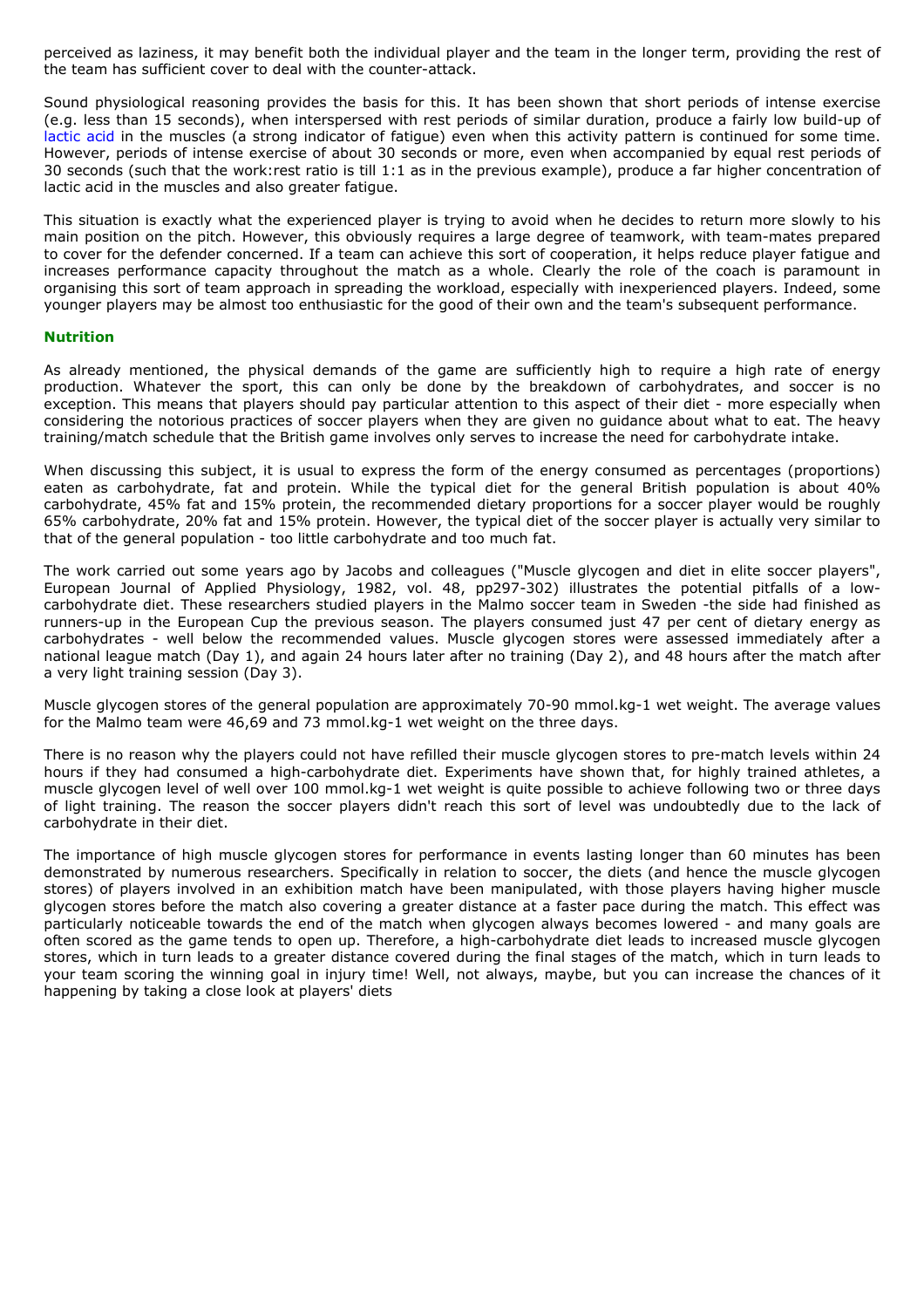#### *6. PLANNING THE TRAINING*

Participation at amateur level remains high, with thousands of matches taking place on Saturday afternoons and Sunday mornings all over the country. The lack of success of our national squads may, in part, be due to the curious reluctance of many professional clubs to take on board the abundant expertise in the field of sports science that is now readily available. Many clubs still neglect what are considered as basic principles in training, preparation and nutrition, ideas that have been used to great effect in other sports for some time.

#### **Demands of the sport**

As with all team sports, playing position clearly affects the physical requirements. It is generally accepted that a goalkeeper does not need the same level of aerobic conditioning as a central midfielder. The distance covered by outfield players has been well researched. In a match, they each cover about six miles, though this obviously depends on whether you are a utility midfield player or a sweeper. There does not appear to be much difference between the distance covered by the top professionals and non-elite players.

This means that all outfield players need a reasonable level of aerobic conditioning. When aerobic power has been measured in soccer players, typical V02max values tend to be in the 50 to 60 ml/kg/min. This is a little below the value one would expect for 10K runners, who cover the same sort of distance in their competition. The reason is that a 10K runner keeps up a sustained pace at a high percentage of V02max, while a soccer player may cover the ground in a variety of ways: sprinting short distances, jogging, walking, shuffling and moving sideways and backwards. With this in mind, the training program should consist of more than steady state running, or basic interval training around a track, in an attempt to mimic the movement patterns of an actual game.

Development of speed is essential in soccer, where ability to reach the ball first, or outrun opponents, is paramount. Good soccer players will turn out 30 metre sprint times of well under 4 seconds, yet this alone is not enough. Speed endurance is vital as well, to maintain that pace throughout a match, especially during intense bursts. Agility is another important factor, since quick lateral movements may help you to feign and evade opponents. When it comes to set pieces, the tall and strong players are usually the target men. Leg strength and power are a crucial part of jumping ability. All round muscular strength is important in such a physical game, thus the musculature associated with sound posture should also be well toned to reduce the risk of injury.

## **Phases of Training**

With a season that lasts from the end of August to May, it is difficult to be in peak condition for every match, the dream of any manager! Much conditioning training takes place in the summer months, preparing for the winter campaign. Most of the running training is done then and strengthening work carried out. In some European countries the season is split into two halves, with a break over the Christmas period. This double periodised year gives a physiological benefit and is likely to reduce the number of injuries. One current Premier League team follows this philosophy even though there is no break in our playing season; it simply goes back to endurance work midway through the winter. The problem here is that players run the risk of being over tired in matches during this period and lose speed and sharpness.

## **The training week**

The training week is likely to be focused around the matches that are scheduled. Many professional teams have an easy day before a match, with just light skills work and travel, while the day after is usually a rest day. This does not leave much chance for physical training, especially when a manager wants to work on skills. Such work will include multiple sprints, perhaps within the penalty area, with short recovery periods before the next burst. Shuttle sprints are very popular with team managers because the sessions are easy to structure and monitor. However, an astute manager should avoid the "no pain, no gain" philosophy prevalent in the sport and choose a more appropriate workout.

Recovery runs the morning after a match can prepare players for the next batch of training and will help maintain an endurance base. These runs can last for up to an hour, provided the players are fit enough and intensity is kept at a low level. Workouts to develop speed, such as running drill sessions or **resistance training** exercises, need not be exhausting and are most effective when players are not heavily fatigued.

It is important to remember that small sided games, commonly used for practice, are themselves a form of physical conditioning training more specific to the demands of the sport than any strength or running workout, so they do not necessarily have to be followed by an "eyeballs-out" interval session.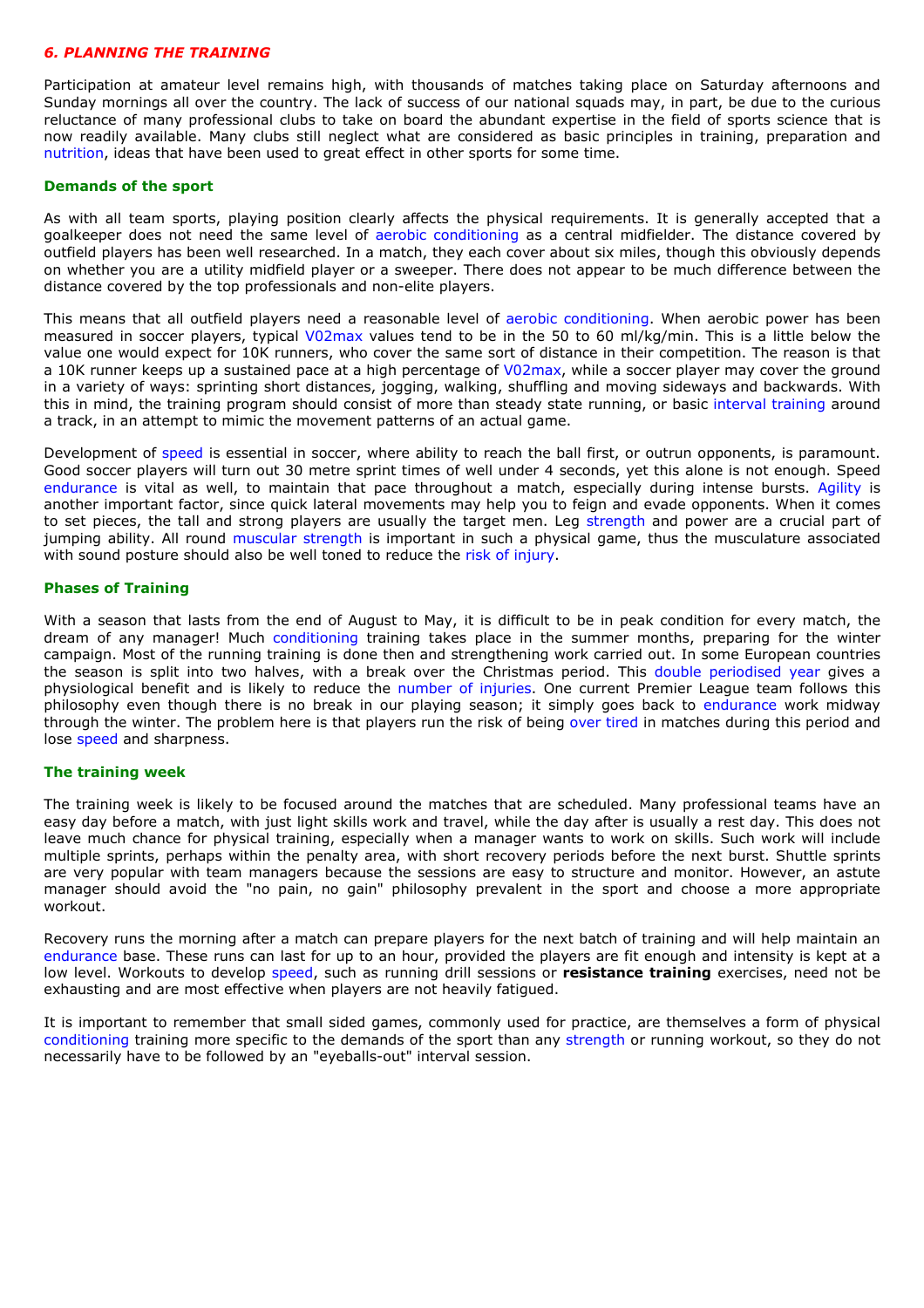## *7. HOW TO DEVELOP A TRAINING PROGRAMME*

The process of creating a training program to help develop an individual's level of fitness comprises of 6 stages:

- Stage 1 gather details about the individual
- Stage 2 identify the fitness components to develop
- Stage 3 identify appropriate tests to monitor fitness status
- Stage 4 conduct a gap analysis
- Stage 5 compile the program
- Stage 6 monitor progress and adjust program

#### **Stage 1**

The first stage is to gather details about the individual:

- Age
- Reasons for wanting to get fit
- Current or recent injuries
- Health problems
- The sports they play and how often
- Their dislikes and likes with regards training
- What sports facilities they have access to gym, sports centre etc.

Prior to starting any training, it is recommended you have a medical examination to ensure it is safe for you to do so.

#### **Stage 2**

The second stage is to determine what components of fitness they need to improve. This will depend upon what the individual wants to get fit for - to improve general fitness, get fit enough to play in the Saturday hockey league, run a local 5 km fun run or compete in next year's London Marathon.

Exercise scientists have identified nine elements that comprise the definition of fitness. The following lists each of the nine elements and an example of how they are used:

- Strength the extent to which muscles can exert force by contracting against resistance (holding or restraining an object or person)
- Power the ability to exert maximum muscular contraction instantly in an explosive burst of movements (Jumping or sprint starting)
- Agility the ability to perform a series of explosive power movements in rapid succession in opposing directions (ZigZag running or cutting movements)
- Balance the ability to control the body's position, either stationary (e.g. a handstand) or while moving (e.g. a gymnastics stunt)
- Flexibility the ability to achieve an extended range of motion without being impeded by excess tissue, i.e. fat or muscle (Executing a leg split)
- Local Muscle Endurance a single muscle's ability to perform sustained work (Rowing or cycling)
- Cardiovascular Endurance the heart's ability to deliver blood to working muscles and their ability to use it (Running long distances)
- Strength Endurance a muscle's ability to perform a maximum contracture time after time (Continuous explosive rebounding through an entire basketball game)
- Coordination the ability to integrate the above listed components so that effective movements are achieved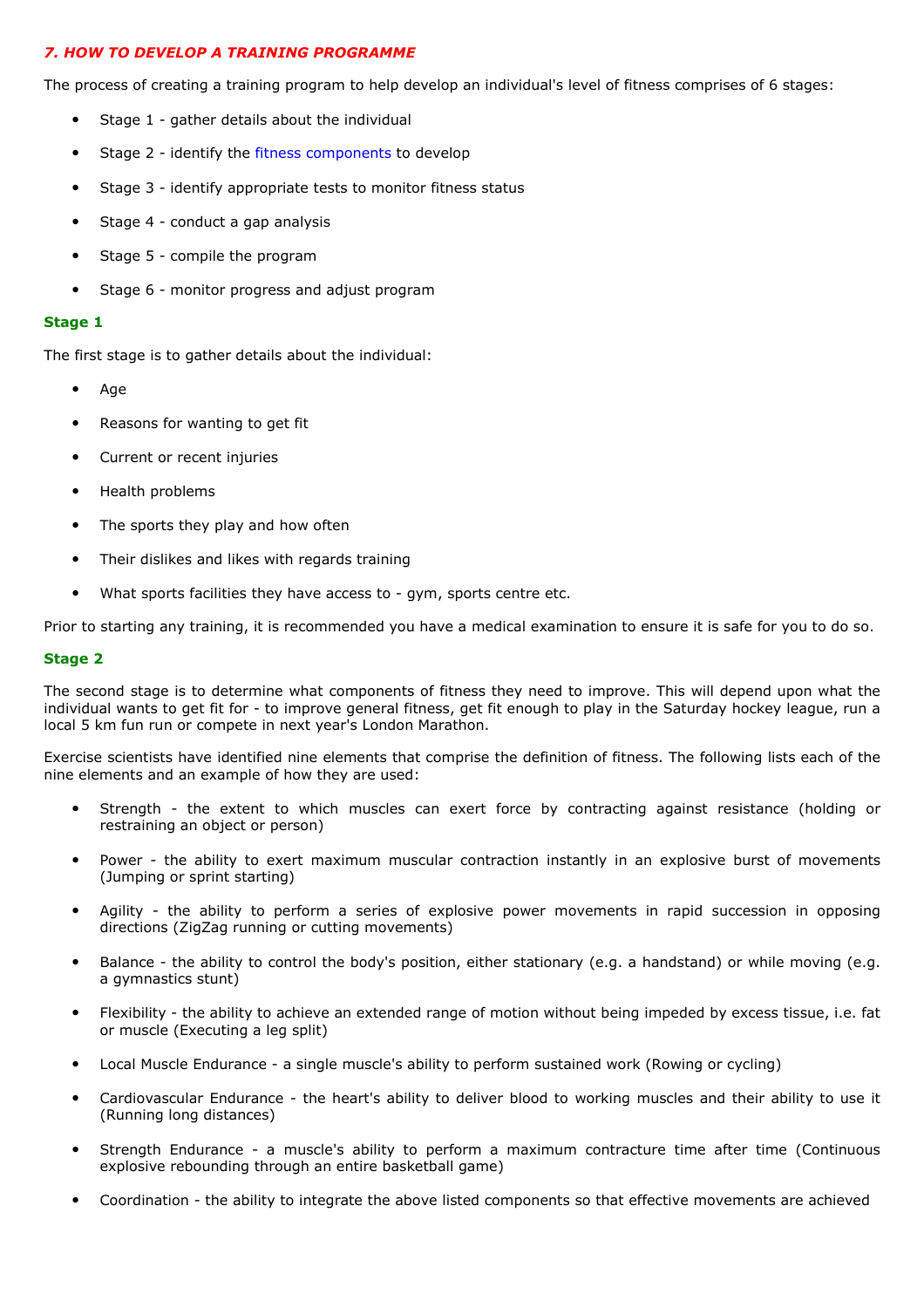Of all the nine elements of fitness cardiac respiratory qualities are the most important to develop as they enhance all the other components of the conditioning equation. You will need to consider which of these elements are applicable to the individuals training program based on what it is they want to get fit for.

## **Stage 3**

The next stage is to identify appropriate tests that can be used to initially determine the individual's level of fitness and then to monitor progress during the training. The Evaluation Test page identifies suitable tests for each of the fitness elements.

Identified test should be conducted and the results recorded.

## **Stage 4**

We now know the individual's background, objectives and current level of fitness. We now need to conduct a gap analysis of the current fitness levels (from test results at stage 3) and target fitness levels (identified at stage 2). The results of this process will assist in the design of the training program so that each component of fitness is improved to the desired level.

The following is an example of a gap analysis:

| ${\sf I}{\sf Test}$                     | <b>Fitness Component   Current</b> |                                       | Target                  |
|-----------------------------------------|------------------------------------|---------------------------------------|-------------------------|
| Multistage Fitness Test                 | Aerobic                            | Level 12 Shuttle 2 Level 12 Shuttle 5 |                         |
| 30 metre acceleration Test              | Speed                              | $  4.3$ seconds                       | $\parallel$ 3.9 seconds |
| Illinois agility run Test               | Agility                            | 20 seconds                            | $\vert$ <16 seconds     |
| Standing Long Jump Test                 | Leg power                          | 12.4 metres                           | 2.8 metres              |
| Over head medicine ball throw Arm power |                                    | 16.1 metres                           | 16 metres               |

Gap analysis - Aerobic fitness and arm power are good and just need to be maintained - sprint, agility and leg power tests are below target - leg power needs to be improved.

## **Stage 5**

The next stage is to prepare a training program using the results of the gap analysis and FITT principles.

- F frequency how often should the individual exercise?
- I intensity how hard should the individual exercise?
- T time how long should each session last?
- T training activity what exercise or training activity will help achieve the individual's fitness goals?

For frequency, intensity and time you should start at an easy level and increase gradually e.g. 10% increments. Aerobic training should last for 20 to 40 minutes. Strength work should last 15 to 30 minutes and comprise of 3 sessions a week with 48 hours recovery between sessions.

Plan the program in four week cycles where the workload in the first three weeks increase each week (easy, medium, hard) and the fourth week comprises of active recovery and tests to monitor training progress. The aim of the four week cycles is to:

- $\Box$  Build you up to a level of fitness (3 weeks)
- $\Box$  Test, recovery and adjustment of the training program (1 week)
- $\Box$  Build you up to higher level of fitness (3 weeks)
- $\Box$  Test, recovery and adjustment of the training program (1 week)
- $\Box$  Build you up to an even higher level of fitness (3 weeks)
- $\Box$  and so on

The tests used to assess the individual's initial level of fitness should be planned into week 4 of the program in order to monitor progress and effectiveness of the program. The test results can be used to adjust the program accordingly.

The program needs to last 12 to 16 weeks in order to see any real benefits and the planning (initial & subsequent adjustments) should be conducted with the individual so that they feel they own the program. This will ensure the program is enjoyable and convenient to do.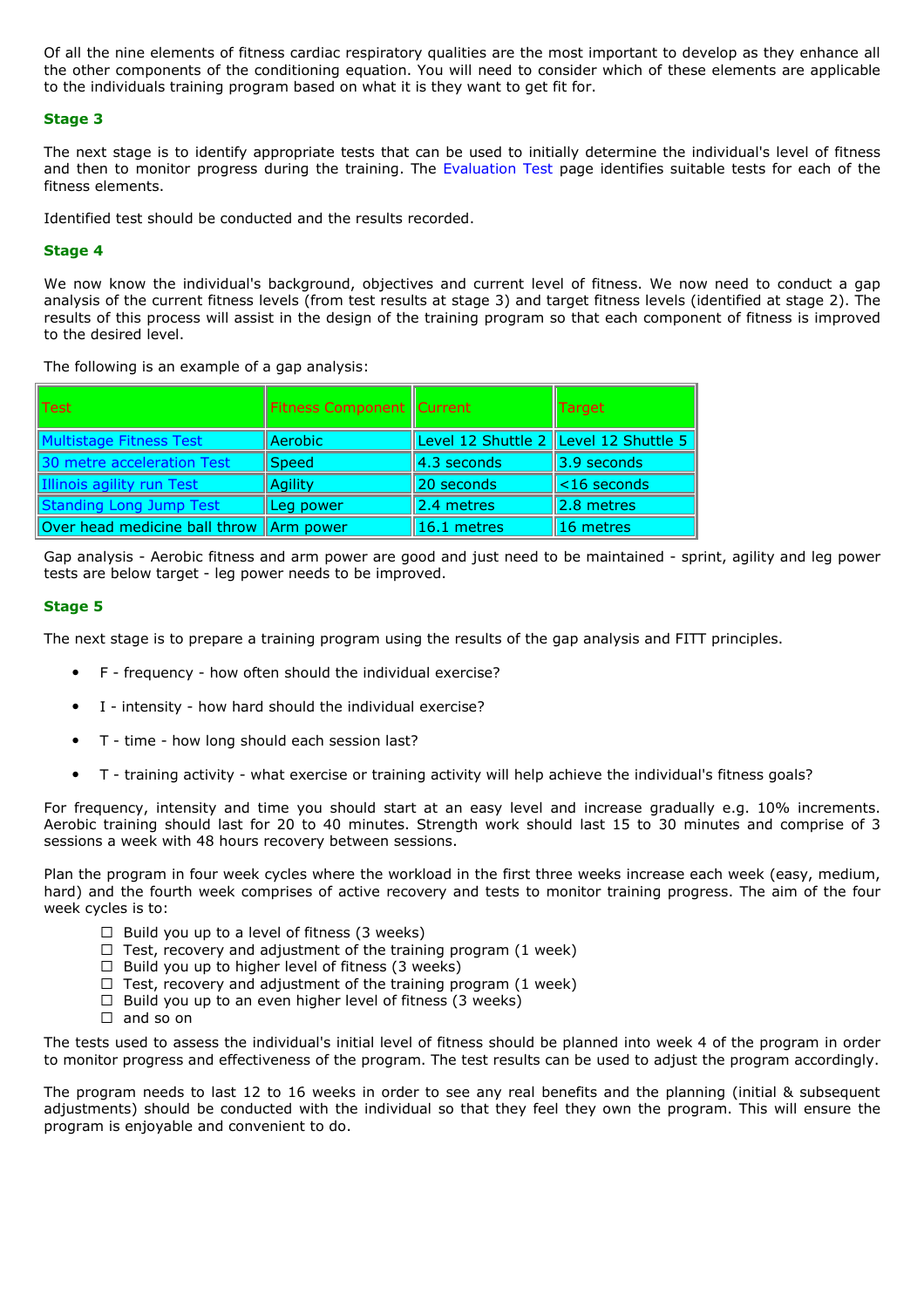#### *8. INTERVAL TRAINING*

Splitting some of his training sessions into sets and repetitions is familiar territory for the serious track athlete who wants to run faster or boost endurance. Yet it can usefully be adapted for conditioning athletes in any sport. Once you understand the principles, you can tailor your workouts to give yourself the optimum benefit. Even though interval training is far from a new concept, coaches still lack the courage to be imaginative and tend to stick to simpler traditional sessions to boost fitness. These may often be sound in nature but there is a danger of the athletes becoming bored and stale when the same workouts at the same venues are repeated time after time.

#### **VO2 max**

If you are a soccer player, you may already perform high-intensity shuttles separated by short recoveries to improve your speed endurance. This may also have the added benefit of boosting your aerobic system, because volumes of research have shown that the best way to lift your VO2max (an index of aerobic fitness) is to train at an intensity close to, or above, VO2max. Realistically, this work has to be done in an interval format if the session is going to last any serious length of time-otherwise, after one hard burst for a few minutes you may end up collapsed in a heap of fatigue. This is where the true benefits of interval training become clear: by separating your efforts with short bouts of recovery, you can keep the intensity high, yet extend the volume.

#### **Plan the session first**

Our soccer player, however, may be guilty of the cardinal sin of all training: not thinking about and planning the session sensibly beforehand. The very nature of the session working at high intensity leads to the belief that the athlete should be thoroughly exhausted at the end. Yet it is the route to that exhaustion that is often ill-considered how to make the session more than simply running flat out for as long as possible and then going again on command. The coach should have a clear idea of the physical demands of the sport concerned, particularly the metabolic demands with regard to which energy systems are utilised during the performance. Video analysis of a match can determine typical activity patterns for games players, or heart rates and lactates can be monitored in a race. Armed with such information, you can make sure that the session you are considering is geared to the demands of your sport. Most coaches can gather this information from books and articles about their sport, but measurements on individuals can also help to build up the picture.

#### **Getting the recovery time right**

With the demands of the sport in mind, the coach should carefully consider each of three key aspects of the session: intensity, duration and recovery. Each of these can combine to govern which energy system is utilised to provide the bulk of energy in the muscles used during the mechanical work. If, for example, our soccer player wishes to improve his speed off the mark, he should choose a session with short but explosive activity such as 30m sprints at maximal speed. Here intensity is the key factor, so High Energy Phosphates (HEP) will be the immediate major source of the ATP (Adenosine Triphosphate) needed to fuel such activity. In such short intensive work, the recovery should be long enough to allow repletion of the HEPs, because if the recovery is too short an alternative energy system will have to be recruited and the quality of the session will be impaired.

Judging the exact recovery time to perfection is not always easy. Research has shown that the repletion of HEPs, after a sprint, starts very quickly and then slows. It takes about 20 seconds for the HEP stores to get back to half of their resting level, but a further 170 seconds to be topped up to normal. Therefore, if our player wants to keep the quality high, the recovery period should be about three minutes. In winter this may mean putting on and taking off clothing in between the short reps.

Sprinting quickly is only one aspect of soccer, and there may need to be a session dedicated to the ability to repeat high-quality sprints in rapid succession. This will require a different type of interval session because the player is working on the recovery aspect. Here he should cut the recovery between bursts so that the work is repeated before the HEPs are fully back to resting levels. Such activity requires a greater contribution from glycolysis, a different energy pathway that breaks carbohydrate down, producing ATP very quickly. A series of such sessions may well improve not only lactate tolerance but also the time required to replenish the HEP stores, both of which should enhance soccer fitness.

The type of recovery between efforts is also of paramount importance. Simply standing around with hands on hips, or bent double, is far less effective than walking or, better still, jogging. This active recovery actually helps to remove and disperse lactate that accumulates in the working muscles during intensive exercise. Indeed, active recovery can almost halve the time that is taken for muscle and blood lactate to return to resting levels after an intensive burst, and is likely to be even more effective in the aerobically training athlete.

#### **Fartlek for games players**

Another type of session can work on both of these aspects as well as on the oxidative system. Although not a structured interval session split into reps and sets like those already described, "fartlek", mixing fast with slow work, can be of immense benefit to those who play field sports. Fartlek comes from the Swedish for "speed play" and has been used by distance runners for years. But for games players, the session should not just use running, but also jogging and walking to fit in with the demands of the sport. After all, no soccer player actually runs for the whole 90 minutes of a match-the pace is varied. Similarly, the direction of work should not always be straight ahead. This may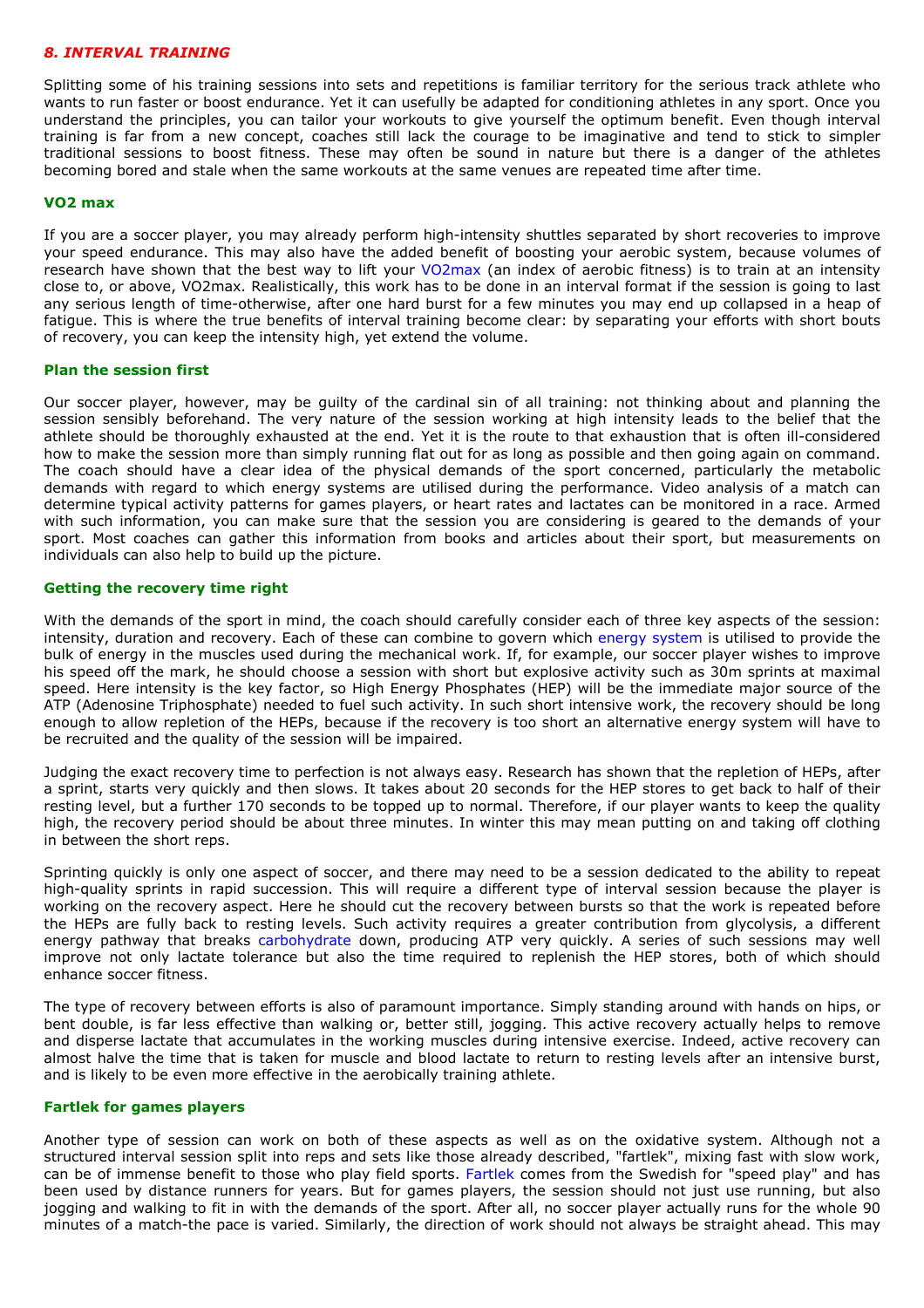be important for the track runner who has to cover the ground as quickly as possible in one direction, but the games player has to go forwards, backwards and from side to side.

This must all be taken into account if the training session is going to mimic accurately the pattern experienced in a match. Remember, if you are a games player, you are not training to be a better sprinter, you are training to be better at your game. Therefore, sprinting should not just take the form of back and forth shuttles but should make you change direction or even imitate a slalom. This is where the imaginative element comes into play.

Progression is another aspect you need to consider. If you are to improve your condition, there should always be some element of progression in your schedule. With interval training, you have plenty of options to work with. For instance, you can lengthen the distance of your efforts. This is fine if you are a runner, a rower or a cyclist because you can build up the distance closer to your actual race distance. For the games player, or sprinter, however, this may not be so appropriate. In field sports, it is rare to have to sprint more than 30m in one go, so it is questionable whether long sprints are a suitable focus in training.

You can improve the intensity, which usually involves performing your reps a little faster. Here you must be careful to keep things specific, because if you are, say, a 10K runner it may not be appropriate to be running reps too fast in training. For example, you may be performing aerobic intervals, where the idea of the session is to give optimal stimulus to the aerobic system. The session might be  $5 \times 1$  mile, where the intention is to be working at your maximum aerobic steady state. You can use heart rate in such sessions to control the intensity and make sure that you are not going too fast

However, if you are performing quicker, shorter repetitions on the track, heart rate may not be the best guide. In such super-maximal intensities, the heart rate does not quite reflect the high intensity encountered, partly because the reps are too short and the heart rate needs time to reach a steady state. Here it may be more appropriate to use split times to set your goals, with a gradual reduction from session to session to ensure an element of progression.

To improve your endurance, you can cut the recovery time allowed between reps. You can do this systematically - for example, by cutting the recovery time by five seconds each week. If you use a set recovery period, your heart rate before each rep will rise throughout the session. Alternatively, you can use your heart rate to determine your recovery. If you want to maintain quality in a session of  $3 \times 800$ m, rather than use a specific time for recovery, you can try waiting for the heart rate to drop to a specific level such as 120 or 100. As individuals vary so enormously in both their resting and maximum heart rates, it is impossible to give a general figure for everyone to aim for, but trial and error should produce a rate that works best for you.

Another way to build endurance is to add to the volume of your session. You can increase the number of reps performed in various sets during the session or even build on the number of sets performed. As long as this is part a structured plan and conforms to the demands of your sport, it should work well, being a tried and tested method for improving fitness in most sports.

Finally, if you intend to start interval training or rethink your schedule, remember:

- 1. Think about the aims of the session first, before you go to exhaustion
- 2. Make sure the session is specific to the demands of your sport in terms of intensity, duration and volume
- 3. Consider carefully the mode and length of recovery
- 4. Keep the movement patterns similar to those used in your sport-you don't always have to run
- 5. Make sure there is progression from session to session, but avoid improving more than one aspect at a time
- 6. Be imaginative in building your sessions you don't always have to use sets of 10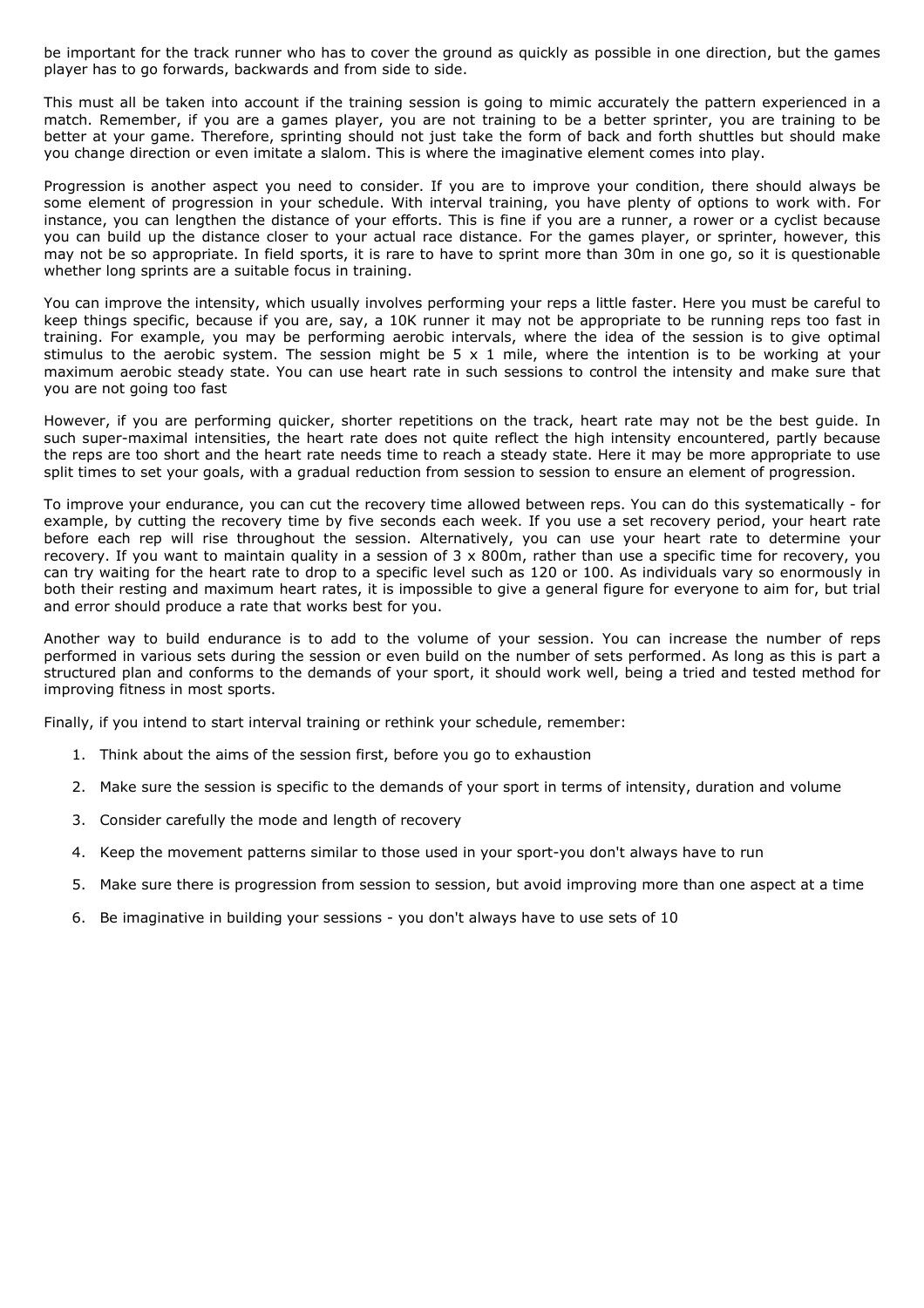## *9. SPEED TRAINING*

For a number of sports acceleration and speed over a short distance is very important e.g. American Football, Basket Ball, Baseball, Cricket, Field Hockey, Rugby, Soccer, Futsal (5 a side football) etc.

#### **Before You Start**

Prior to starting any training, it is recommended you have a medical examination to ensure it is safe for you to do so. Any application of this training program is at the athlete's own discretion and risk.

#### **Preparation work**

What time do I have available for training?

- how long before I have to put my improved acceleration & speed to the test
- how many days each week can I train
- how many times a day can I train

What facilities do I need?

- Somewhere to run an Athletics Track or sports field
- Somewhere to do exercises gymnasium
- Somewhere to do strength training weight training room

What equipment do I need or have access to?

- Appropriate clothing for training in
- Exercises mat
- Free weights for weight training

The preparation of any training program is explained in more detail on the Planning page.

#### **Training Plan Phases**

Split the available training time into two equal periods (phases). If there are 16 weeks available for training then we have 8 weeks for Phase One and 8 weeks for Phase Two. This would allow for two four week cycles in each phase.

#### **Phase One**

The objectives of phase one are to develop general strength and general endurance. The workload in the first three weeks of the example plan below increase each week (easy, medium and hard) and the 4th week comprises of active recovery and tests to monitor training progress. The aim of the 4 week cycle is to build you up to a level of fitness (3 weeks), allow a recovery (1 week), build you up to higher level of fitness, allow a recovery, and so on.

Remember **a training program is athlete specific** and the results of the tests in the 4th week can be used to adjust the training in the next four week cycle to address any limitations.

The pace for each of the running endurance sessions should be between 15 and 20 seconds per 100 metres.

Each session should include an appropriate warm up and cool down program.

#### **Week One**

| <b>Mon</b>      | (am) Strength Training General - (pm) 5 km steady run |        |       |               |       |        |      |     |    |          |
|-----------------|-------------------------------------------------------|--------|-------|---------------|-------|--------|------|-----|----|----------|
|                 | <b>Endurance</b>                                      | $-2$ X | $4 -$ | $-{\sf X}$    | 150   | metres | (23) | to. | 30 | seconds) |
| $ $ Tue         | Recovery of 2 minutes/repetition and 5 minutes/set    |        |       |               |       |        |      |     |    |          |
| $\blacksquare$  | Strength Training General                             |        |       |               |       |        |      |     |    |          |
|                 | Endurance                                             | $-2$ X |       | $3 \times 1$  | -200- | metres | (30) | to7 | 40 | seconds) |
| $\mathsf{T}$ hu | Recovery of 2 minutes/repetition and 5 minutes/set    |        |       |               |       |        |      |     |    |          |
| <b>Fri</b>      | (am) Strength Training General - (pm) 5 km steady run |        |       |               |       |        |      |     |    |          |
|                 | <b>Endurance</b>                                      | $-2$ X | $-3$  | $\rightarrow$ | 250   | metres | (38) | to. | 50 | seconds) |
| Sat             | Recovery of 2 minutes/repetition and 5 minutes/set    |        |       |               |       |        |      |     |    |          |
| <b>Sun</b>      | Rest                                                  |        |       |               |       |        |      |     |    |          |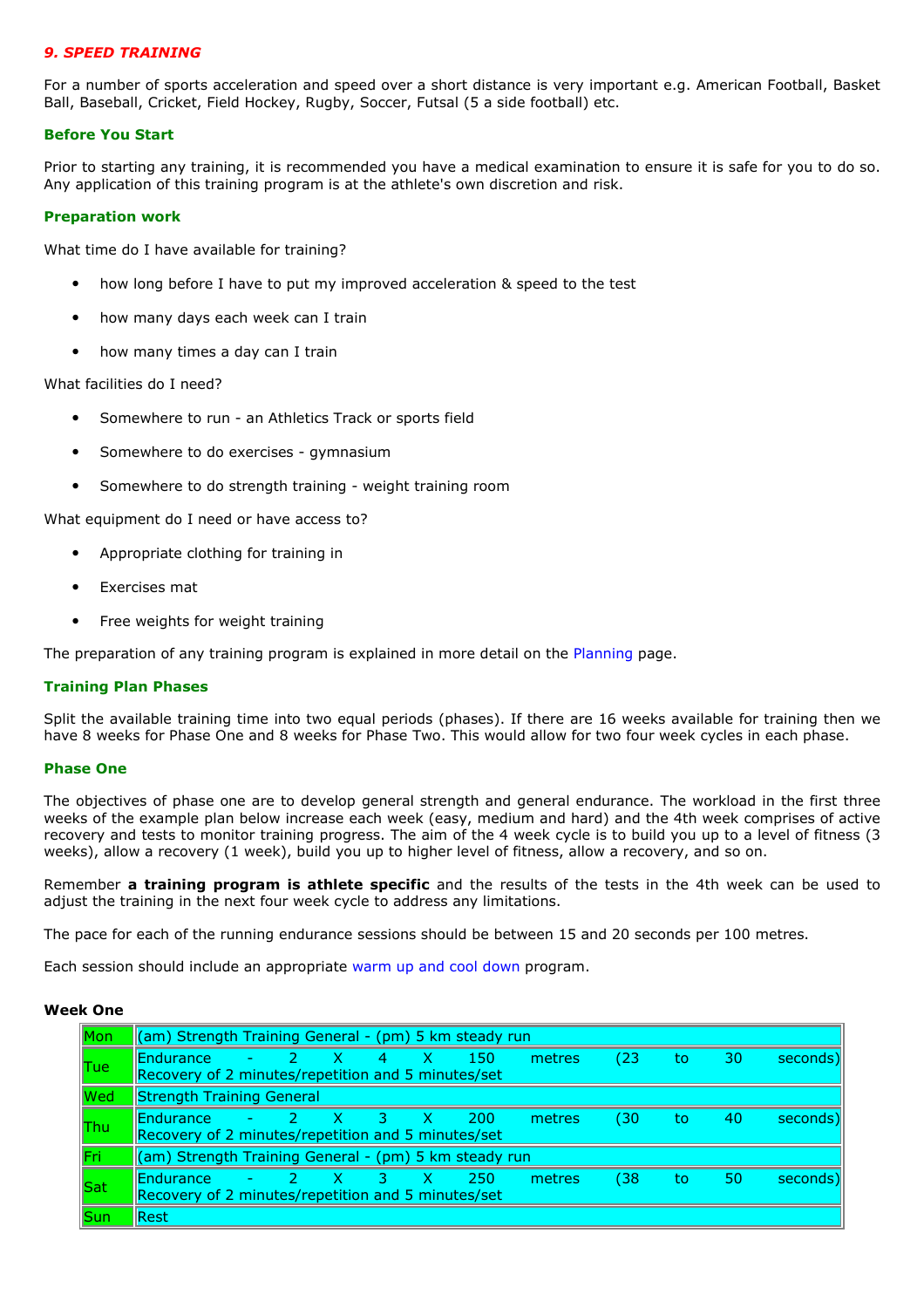# **Week 2**

| Mon         | (am) Strength Training General - (pm) 5 km steady run           |      |                      |                |               |       |        |      |    |    |          |
|-------------|-----------------------------------------------------------------|------|----------------------|----------------|---------------|-------|--------|------|----|----|----------|
| <b>Tue</b>  | Endurance<br>Recovery of 2 minutes/repetition and 5 minutes/set |      | <b>XZ</b>            | $4 \quad$      | X.            | 200   | metres | (30) | to | 40 | seconds) |
| Wed         | Strength Training General                                       |      |                      |                |               |       |        |      |    |    |          |
| llThu       | Endurance<br>Recovery of 2 minutes/repetition and 5 minutes/set | $-2$ | <b>X7</b>            | $\overline{3}$ | $\rightarrow$ | -250- | metres | (38) | to | 50 | seconds) |
| lFri:       | (am) Strength Training General - (pm) 5 km steady run           |      |                      |                |               |       |        |      |    |    |          |
| $\vert$ Sat | Endurance<br>Recovery of 2 minutes/repetition and 5 minutes/set |      | <b>ANDREW STREET</b> | $\mathbf{3}$   | $\rightarrow$ | 300   | metres | (45) | to | 60 | seconds) |
| <b>Sun</b>  | Rest                                                            |      |                      |                |               |       |        |      |    |    |          |

# **Week 3**

| lMon                                       | (am) Strength Training General - (pm) 5 km steady run                  |      |      |          |              |            |        |      |     |    |          |
|--------------------------------------------|------------------------------------------------------------------------|------|------|----------|--------------|------------|--------|------|-----|----|----------|
| Tue                                        | Endurance<br>Recovery of 2 minutes/repetition and 5 minutes/set        |      | x    | $4 -$    | - X          | -250.      | metres | (38) | to  | 50 | seconds) |
| $\mathsf{I}\mathsf{W}\mathsf{e}\mathsf{d}$ | <b>Strength Training General</b>                                       |      |      |          |              |            |        |      |     |    |          |
| llThu                                      | <b>Fndurance</b><br>Recovery of 2 minutes/repetition and 5 minutes/set | $-2$ | / X7 |          | $3 \times X$ | <b>300</b> | metres | (45- | to. | 60 | seconds) |
| Fri                                        | (am) Strength Training General - (pm) 5 km steady run                  |      |      |          |              |            |        |      |     |    |          |
| $\sf\ Sat$                                 | <b>Fndurance</b><br>Recovery of 2 minutes/repetition and 5 minutes/set |      | -X   | <b>B</b> | $\mathbf{X}$ | 400        | metres | (60) | to. | 80 | seconds) |
| <b>Sun</b>                                 | Rest                                                                   |      |      |          |              |            |        |      |     |    |          |

## **Week 4**

| $\ $ Mon                             | <b>Strength Training General</b>       |
|--------------------------------------|----------------------------------------|
| $ $ Tue                              | Cooper Test or Multistage Fitness test |
| $\sqrt{\mathsf{Wed}}$                | <b>Strength Training General</b>       |
| $ $ Thu                              | 400m drop off test                     |
| Fri                                  | <b>Strength Training General</b>       |
| $\left\  \mathsf{Sat}\right\ $       | Quadrathlon                            |
| $\left\Vert \mathsf{Sun}\right\Vert$ | <b>Rest</b>                            |

# **Strength Training**

Examples of general strength training are:

- Weight Training program dumbbells
- Weight Training program free weights and machines
- Weight Training program sprinters

For young athletes, <17 years of age, I would recommend circuit training in place of the weight training.

## **Phase 2**

The objectives of phase two are to develop specific strength, specific endurance and speed. The workload in the first three weeks of the example plan below increase each week (easy, medium and hard) and the 4th week comprises of active recovery and tests to monitor training progress. The aim of the 4 week cycle is to build you up to a level of fitness (3 weeks), allow a recovery (1 week), build you up to higher level of fitness, allow a recovery, and so on.

Remember **a training program is athlete specific** and the results of the tests in the 4th week can be used to adjust the training in the next four week cycle to address any limitations.

The pace for each of the running sessions can be determined from the calculator provided after the four week program.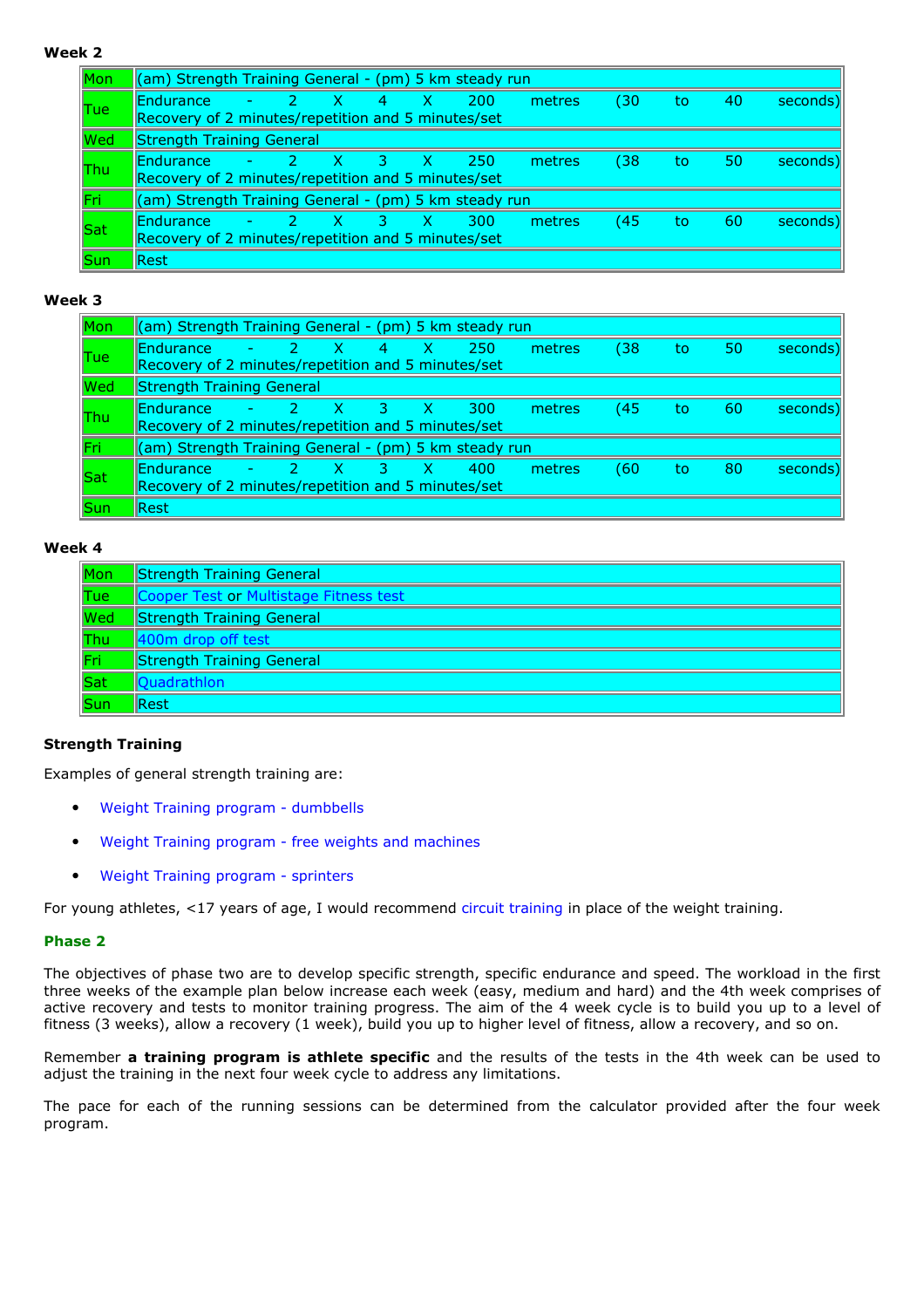Each session should include an appropriate warm up and cool down program.

# **Week 1**

| Mon                                        | <b>Strength Training Specific</b>                                                                                      |            |       |            |    |        |          |          |         |        |
|--------------------------------------------|------------------------------------------------------------------------------------------------------------------------|------------|-------|------------|----|--------|----------|----------|---------|--------|
| $\ $ Tue                                   | Endurance<br>$-23$<br><b>Specific</b><br>Recovery of 90 seconds/repetition and 5 minutes/set                           | $- X$      | - 3 - | $-{\sf X}$ | 40 |        | metres   | $\omega$ | 90%     | effort |
| $\mathsf{I}\mathsf{W}\mathsf{e}\mathsf{d}$ | <b>Strength Training Specific</b>                                                                                      |            |       |            |    |        |          |          |         |        |
| $ $ Thu                                    | <b>S</b> peed<br>Recovery of 5 minutes/repetition and 10 minutes/set                                                   | <b>437</b> | X.    | 30         |    | metres | $\omega$ |          | $100\%$ | effort |
| ∥Fri∶                                      | <b>Strength Training Specific</b>                                                                                      |            |       |            |    |        |          |          |         |        |
| $\vert$ Sat                                | Speed - 3 X 3 X 60 metres (20m @ 100% + 20m @ 90% + 20m @ 100%)<br>Recovery of 5 minutes/repetition and 10 minutes/set |            |       |            |    |        |          |          |         |        |
| $\sf ISun$                                 | <b>Rest</b>                                                                                                            |            |       |            |    |        |          |          |         |        |

## **Week 2**

| Mon                                        | <b>Strength Training Specific</b>                                                                                      |       |                    |    |    |    |        |          |      |        |        |
|--------------------------------------------|------------------------------------------------------------------------------------------------------------------------|-------|--------------------|----|----|----|--------|----------|------|--------|--------|
| $ $ Tue                                    | <b>Endurance</b><br>Recovery of 90 seconds/repetition and 5 minutes/set                                                |       | Specific - 3 X 3 X |    |    | 50 | metres | $\omega$ | 90%  | effort |        |
| $\mathsf{I}\mathsf{W}\mathsf{e}\mathsf{d}$ | <b>Strength Training Specific</b>                                                                                      |       |                    |    |    |    |        |          |      |        |        |
| <b>Thu</b>                                 | <b>S</b> peed<br>Recovery of 5 minutes/repetition and 10 minutes/set                                                   | $-3-$ | 3                  | X. | 40 |    | metres | $\omega$ | 100% |        | effort |
| $\Vert$ Fri                                | <b>Strength Training Specific</b>                                                                                      |       |                    |    |    |    |        |          |      |        |        |
| $\sf\ Sat$                                 | Speed - 3 X 3 X 90 metres (30m @ 100% + 30m @ 90% + 30m @ 100%)<br>Recovery of 5 minutes/repetition and 10 minutes/set |       |                    |    |    |    |        |          |      |        |        |
| <b>Sun</b>                                 | Rest                                                                                                                   |       |                    |    |    |    |        |          |      |        |        |

# **Week 3**

| Mon                                        | <b>Strength Training Specific</b>                                                                                       |               |    |              |       |                         |    |     |        |        |          |          |         |        |
|--------------------------------------------|-------------------------------------------------------------------------------------------------------------------------|---------------|----|--------------|-------|-------------------------|----|-----|--------|--------|----------|----------|---------|--------|
| Tue                                        | <b>Endurance</b><br>Recovery of 90 seconds/repetition and 5 minutes/set                                                 |               |    | Specific - 3 | $- x$ | $\overline{\mathbf{3}}$ | X. | -60 |        | metres |          | $\omega$ | 90%     | effort |
| $\mathsf{I}\mathsf{W}\mathsf{e}\mathsf{d}$ | <b>Strength Training Specific</b>                                                                                       |               |    |              |       |                         |    |     |        |        |          |          |         |        |
| <b>Thu</b>                                 | <b>Speed</b><br>Recovery of 5 minutes/repetition and 10 minutes/set                                                     | <b>AND 37</b> | X. | -3.          | - X - |                         | 50 |     | metres |        | $\omega$ |          | $100\%$ | effort |
| <b>Fri</b>                                 | <b>Strength Training Specific</b>                                                                                       |               |    |              |       |                         |    |     |        |        |          |          |         |        |
| $\vert$ Sat                                | Speed - 3 X 3 X 120 metres (40m @ 100% + 40m @ 90% + 40m @ 100%)<br>Recovery of 5 minutes/repetition and 10 minutes/set |               |    |              |       |                         |    |     |        |        |          |          |         |        |
| <b>Sun</b>                                 | <b>Rest</b>                                                                                                             |               |    |              |       |                         |    |     |        |        |          |          |         |        |

# **Week 4**

| Mon                   | <b>Strength Training Specific</b>                              |
|-----------------------|----------------------------------------------------------------|
| $ $ Tue               | Lateral change of direction test and Leg elastic strength test |
| <b>Wed</b>            | <b>Strength Training Specific</b>                              |
| <b>Thu</b>            | Flying 30m Test                                                |
| $\Vert$ Fri           | <b>Strength Training Specific</b>                              |
| $\sqrt{\mathsf{Sat}}$ | Running-based Anaerobic Sprint Test (RAST)                     |
| Sun                   | <b>Rest</b>                                                    |

# **Strength Training**

Examples of specific strength training are:

- Complex training (mix of plyometrics and weights).
- Plyometrics
- Plyometric Exercises Arms
- Plyometric Exercises Legs
- Plyometrics High Intensity Exercises Legs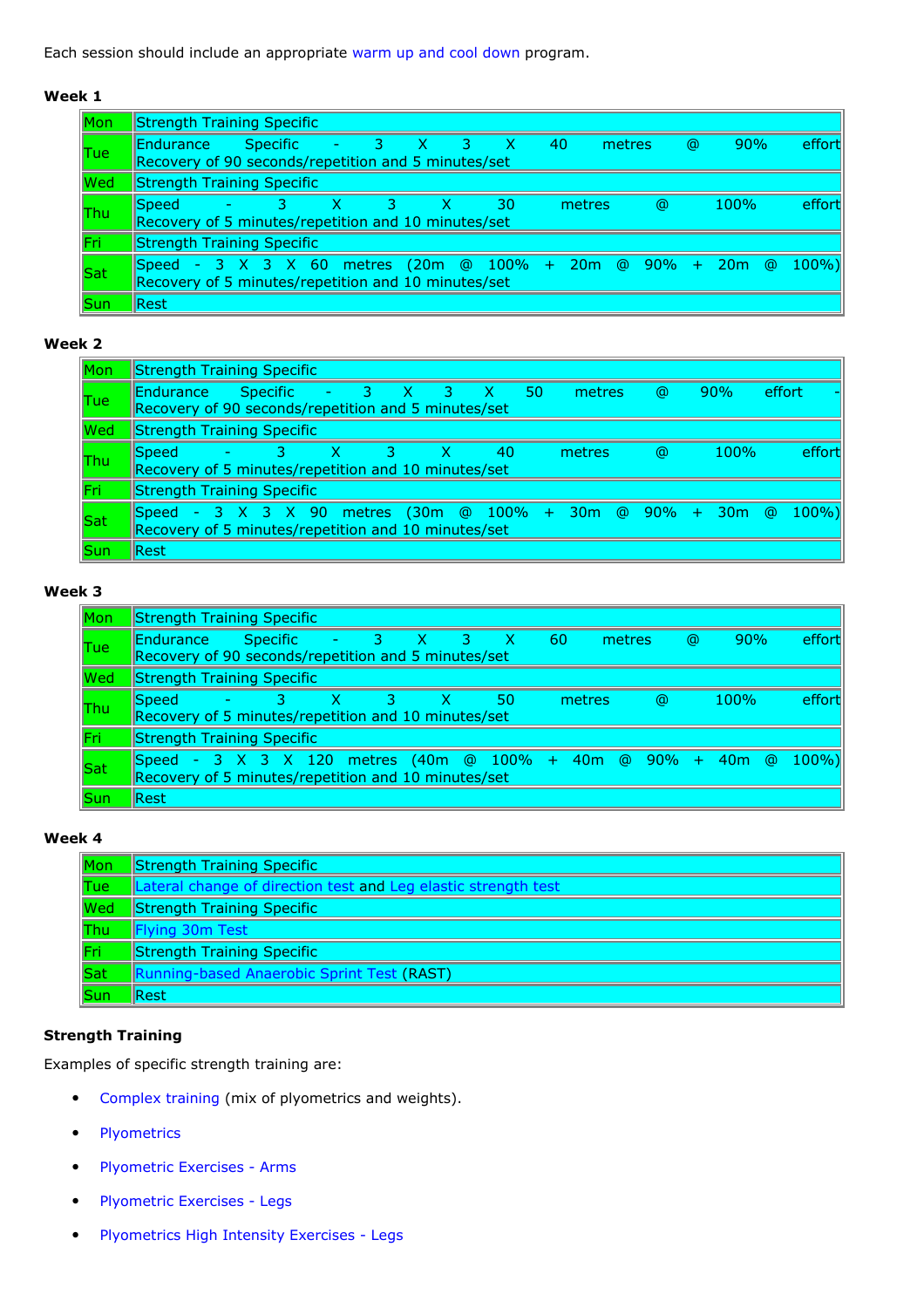#### • Weight Training program - sprinters

For young athletes, <17 years of age, I would recommend circuit training in place of the weight training. The exercises need to be specific to the demands of your sport or event.

## **Plyometrics**

Plyometric drills can be incorporated into the warm up. Conduct 2 or 3 sets over a distance of 20 to 30 metres. Focus on quality and not quantity. Example of plyometric drills are:

- Single leg hops over cones
- Double leg hops over cones
- Zig Zag hops (one legged lateral bounds)
- Alternate Leg running bounds (up stairs)

## **Sprint Technique**

Development of your sprint technique is just as important as the development of your strength and endurance. Guidance on the correct technique for each phase of the sprint is detailed on the sprint technique page and the sprint start page. To assist in the development of your technique see the information contained on the technique training page.

## **Technique Runs**

As part of each track session, include at the start of the session 6 X 50 metres:

- 1st run only concentrate on running Tall
- 2nd run only concentrate on a running Relaxed
- 3rd run only concentrate on running Smoothly
- 4th run only concentrate on the Drive action
- 5th & 6th runs concentrate on them all

Explanation of Tall, Relaxed, Smooth and Drive is detailed on the sprint technique page.

## **Evaluation Tests**

Evaluation tests are used to monitor progress and identify limitations. The following are examples of tests that could be conducted every four weeks during Phase One and Phase Two to monitor progress.

## **Phase 1**

- 400m drop off test
- **Cooper Test**
- Illinois agility run test
- Muscle balance and strength tests
- Multistage Fitness test
- Quadrathlon

## **Phase 2**

- Flying 30m Test
- Illinois agility run test
- Lateral change of direction test
- Leg elastic strength tests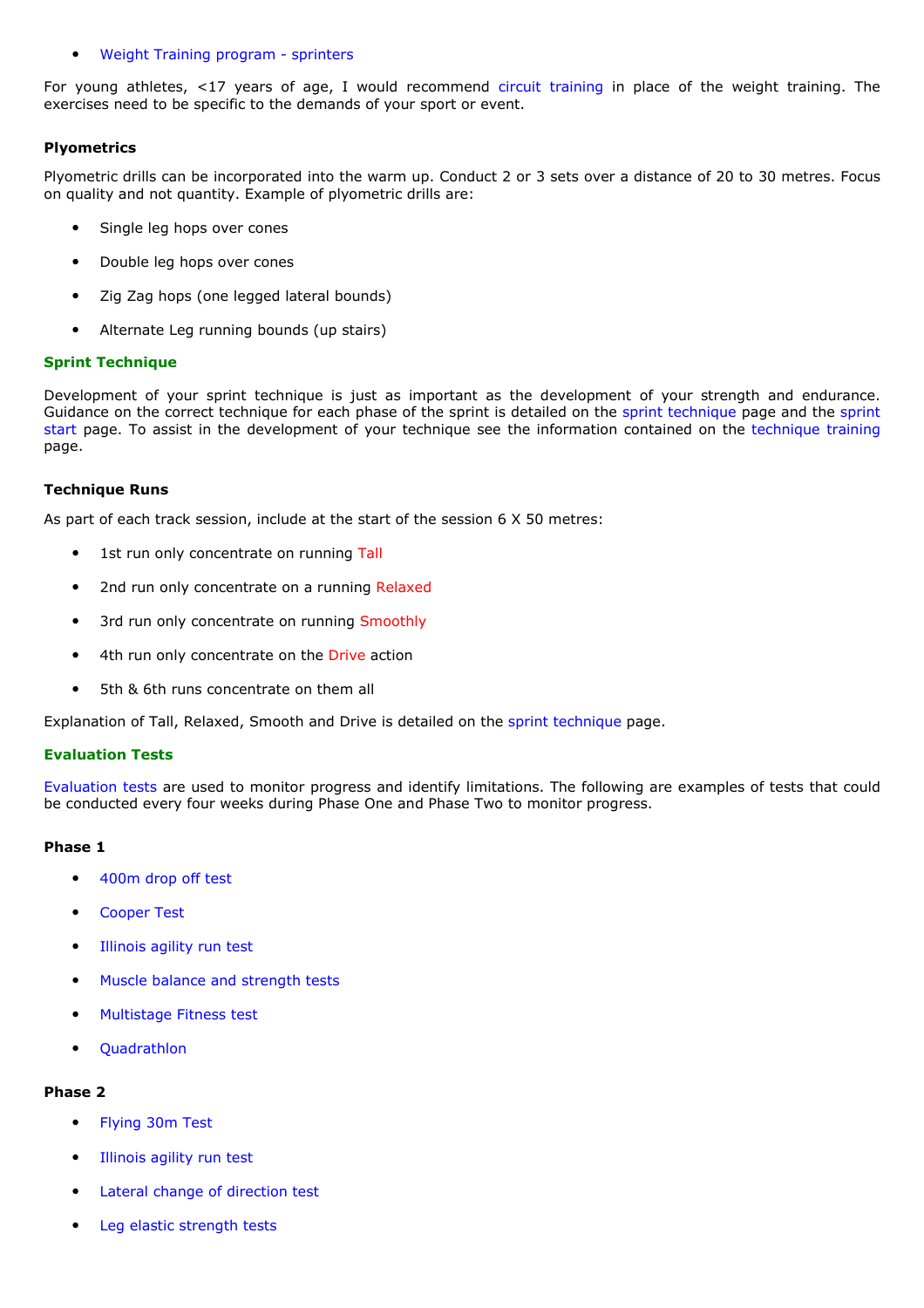- Muscle balance and strength tests
- Running-based Anaerobic Sprint Test (RAST)
- T Drill test